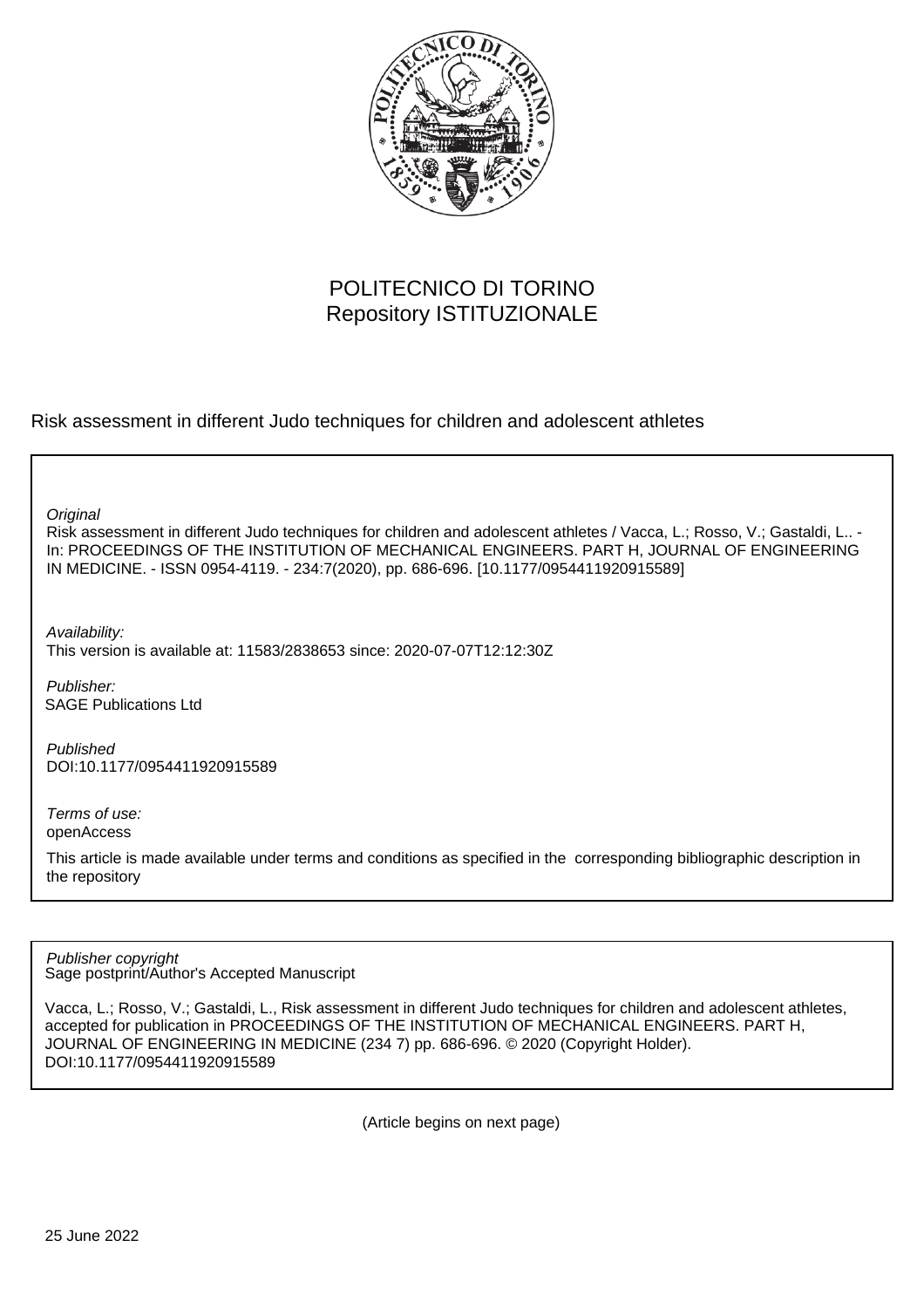# **ACCEPTED VERSION**

It has not been copyedited, proofread, or formatted by the publisher.

Please cite the present work as:

Vacca, L., Rosso, V., Gastaldi, L. "Risk assessment in different Judo techniques for children and adolescent athletes". Proceedings of the Institution of Mechanical Engineers, Part H: Journal of Engineering in Medicine (2020).

Copyright © 2020 Institution of Mechanical Engineers (IMechE) and SAGE Publications Ltd DOI: https://doi.org/10.1177/0954411920915589

# **Risk assessment in different Judo techniques for children and adolescent athletes**

Luca Vacca<sup>1</sup>, Valeria Rosso<sup>1</sup>, Laura Gastaldi<sup>2</sup>

<sup>1</sup> Department of Mechanical and Aerospace Engineering, Politecnico di Torino, Italy

<sup>2</sup> Department of Mathematical Sciences, Politecnico di Torino, Italy

# **Corresponding author:**

Valeria Rosso

Department of Mechanical and Aerospace Engineering, Politecnico di Torino

Corso Duca degli Abruzzi 24, Torino, Italy

Email: valeria\_rosso@polito.it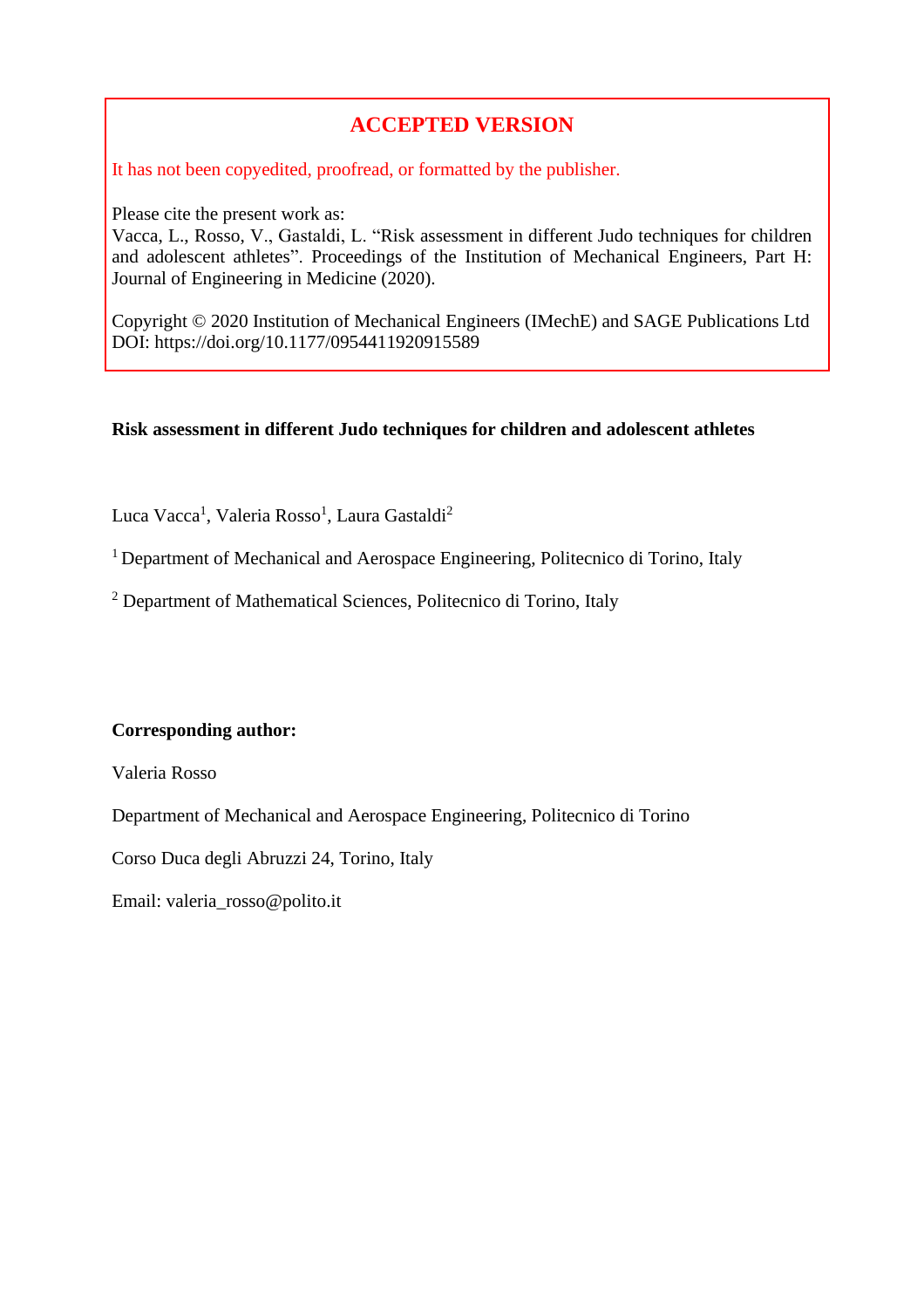## **Abstract**

Judo is a combat sport that involves throwing the opponent onto the back. When being thrown, head biomechanics may be related to head injury risk. This study aimed to assess head injury risks associated with four Judo techniques in children and adolescents with different experience levels. Twenty children  $\left($  <12 years) and twenty adolescents  $\left( \geq$  12 years) *judoka* were recruited. Each group was divided in non-expert and expert. Two inertial sensors were fixed on fallers' head and torso. Two backward (*o-soto-gari* and *o-uchi-gari*) and two forward (*ippon-seoi-nage* and *tai-otoshi*) techniques were performed. Peak of linear and angular head acceleration magnitude, impact time duration, neck angle, and Gadd Severity Index (GSI) were assessed. Children did not show differences between techniques or experience levels. In contrast, adolescents showed greater linear acceleration peak in *o-sotogari* than *tai-otoshi* (p=0.03), greater angular acceleration peak in *o-soto-gari* and *o-uchi-gari* than *ippon-seoi-nage* (p<0.05), and greater neck flexion in *o-uchi-gari* than *ippon-seoi-nage* (*p=*0.004). Compared to expert adolescents, non-expert adolescents showed greater angular acceleration peak, impact duration, and GSI in *o-soto-gari* (p<0.05) and greater neck extension in *o-uchi-gari* (p=0.02). Current results pointed out higher risks for adolescents *judoka* while being thrown with backward techniques, especially for non-expert participants. This study highlights the need of training athletes in controlling head and neck during back falls from a young age to become expert *judoka* in adulthood.

**Keywords:** inertial measurement unit; sports injury prevention; head acceleration; head injury; martial arts.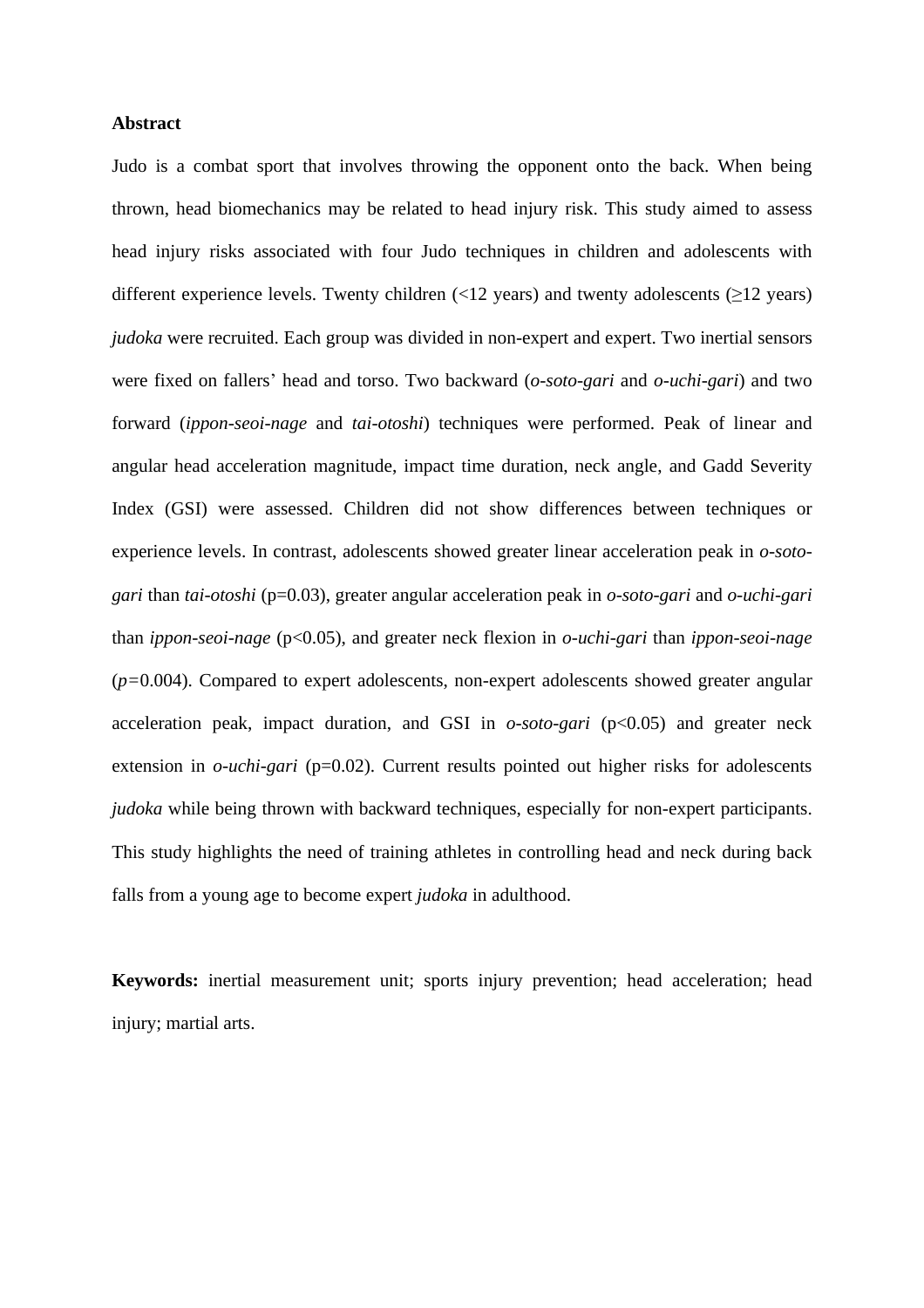## **Introduction**

Judo is a martial art originally defined as a physical, mental, and moral pedagogy by the founder Jigoro Kano and it has been recognized as an Olympic sport since Tokyo 1964.<sup>1</sup> Judo has specific effects on bone health<sup>2</sup> and can be practiced safely until older age.<sup>3</sup> Competitive Judo matches involve two contestants, wearing the *judogi* (Judo uniform) and fighting each other using different techniques. These techniques can be classified in throwing techniques (*nage-waza*), in which the thrower keeps the standing position or loses balance in order to project the faller, and grappling technique (*katame-waza*), which includes holding (*osae-komi-waza*), joint (*kansetsu-waza*), and strangulation (*shime-waza*) techniques. <sup>4</sup> A total of sixty-eight different throwing techniques can be exploited by the two contestants, but two of them (*kani-basami* and *kawazu-gake*) have been forbidden in competitions because of their high risk.<sup>4</sup> Among the throwing techniques there are throws in which the thrower (*tori*) projects the faller (*uke*) back, whereas there are throws in which *tori* projects *uke* onto the back with an action for *uke* directed forward. 5 In the present work, throws of the first type were defined backward throwing techniques and throws of the second types were referred as forward throwing techniques according to the movement of the *uke*. Common and efficient backward techniques used in competitions are *o-soto-gari* and *o-uchi-gari*, whereas forward techniques are *ippon-seoi-nage* and *tai-otoshi*. 6,7 *O-soto-gari* (Figure 1, panel A) starts with a great pulling action of *tori* (dark *judogi*) to one side of *uke* (white *judogi*) in order to break the balance by driving him/her on one foot, while *tori* steps forward for getting closer to *uke's* body. Then, *tori* reaps *uke's* leg (unique *uke's* support) from the lateral part driving him/her backwards to the floor. *O-uchi-gari* (Figure 1, panel B) is executed similarly to *osoto-gari*, but in *o-uchi-gari tori* reaps *uke's* opposite leg from the inside, while hands are used to pull *uke* down. In *ippon-seoi-nage* (Figure 1, panel C), *tori* throws *uke* by using one arm: while pulling *uke* forward, *tori* approaches *uke* by dropping between his/her feet and giving him/her the back. *Tori* uses one arm to grip *uke's* arm and, with a great pull, loads *uke*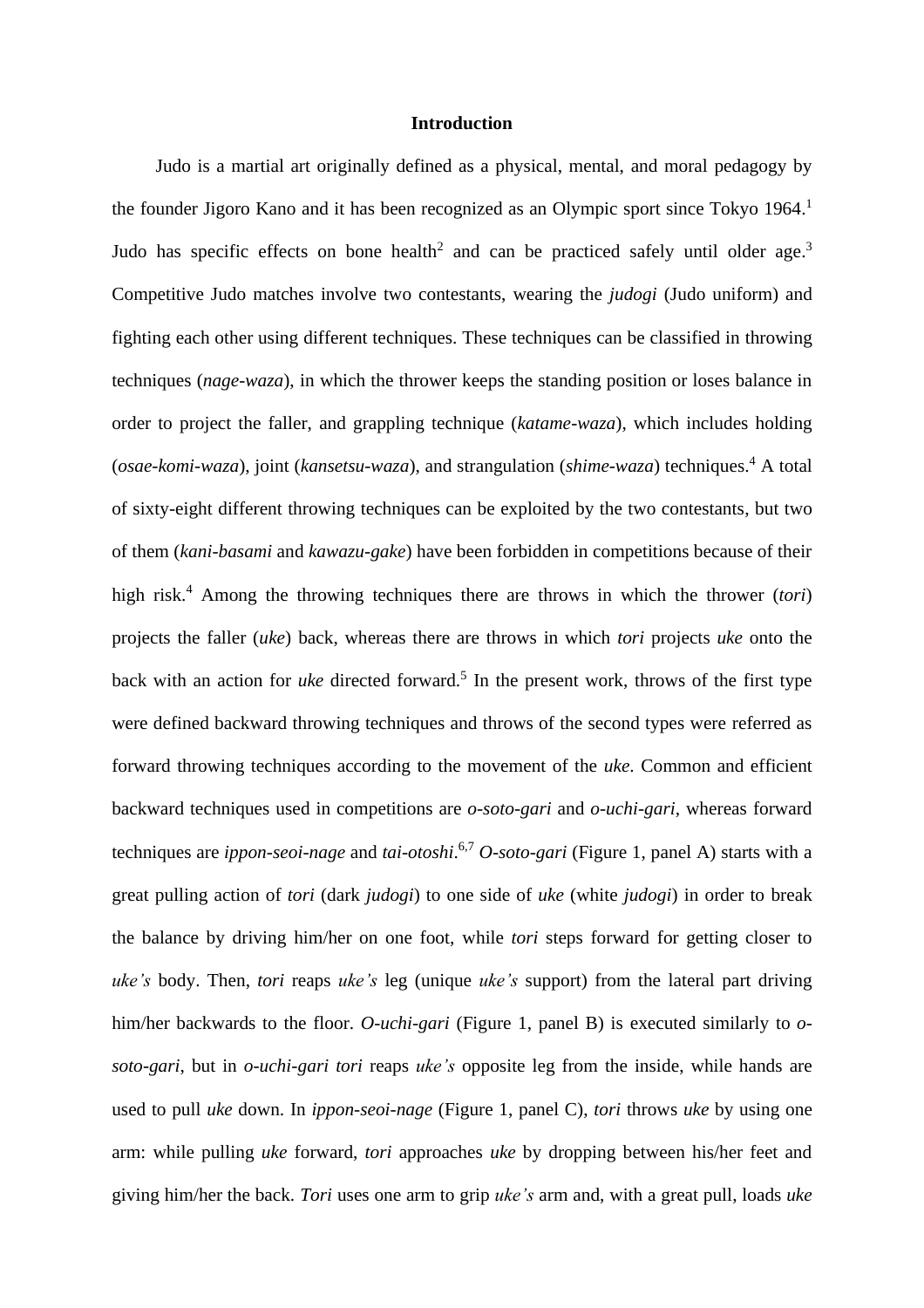on the back and throws him/her forward. In *Tai-otoshi* (Figure 1, panel D), *tori* throws *uke* by using two arms: while pulling the uke forward, *tori's* legs are spread to avoid *uke* escaping and to create a lever that increases throwing speed. *Tori's* hands remain on *uke's* sleeve and lapel while pulling the *uke* forward.

# \*\*\*\* Figure 1 near here \*\*\*\*

Among the throwing techniques, *o-soto-gari* is considered highly responsible for head injuries.<sup>8</sup> Ishikawa et al.<sup>9</sup> showed that in *o-soto-gari* uke's head undergo higher angular acceleration compared to *ippon-seoi-nage* and *tai-otoshi*. While being thrown on the back, uke may fail to execute *ukemi* and impact head on tatami, fact that may lead to serious injuries such as subdural hematoma, cerebral contusion, and subarachnoid haemorrhage.<sup>8,10</sup> Head injuries have catastrophic consequences; therefore, backward falls kinematics have been recently investigated both in expert and novice *judoka*. 11,12 Linear and angular head accelerations<sup>13,14</sup> and neck angle<sup>11,12</sup> were analysed to assess head and neck injury mechanism. In addition, the Head Injury Criterion has been employed with anthropometric dummies to predict the risk of severe head injuries subsequent to Judo throws with high reliability.<sup>15</sup> The Gadd Severity Index (GSI) has been used in sports such as American Football, Hockey, and Lacrosse to define standards for helmets in order to prevent head injuries.<sup>16,17</sup> However, Head Injury Criterion and GSI have not been applied to Judo athletes while performing throwing techniques in order to evaluate potential risks. To the best knowledge of the authors, no attention has been overall driven to assess potential risks of head injuries in children (<12 years old) during backward falls in Judo.

Biomechanics of *o-soto-gari*, *o-uchi-gari*, *ippon-seoi-nage*, and *tai-otoshi* techniques have already been evaluated.<sup>9,18</sup> These techniques have been investigated because of their large usage during matches and the large number of incidence related to them. To assess the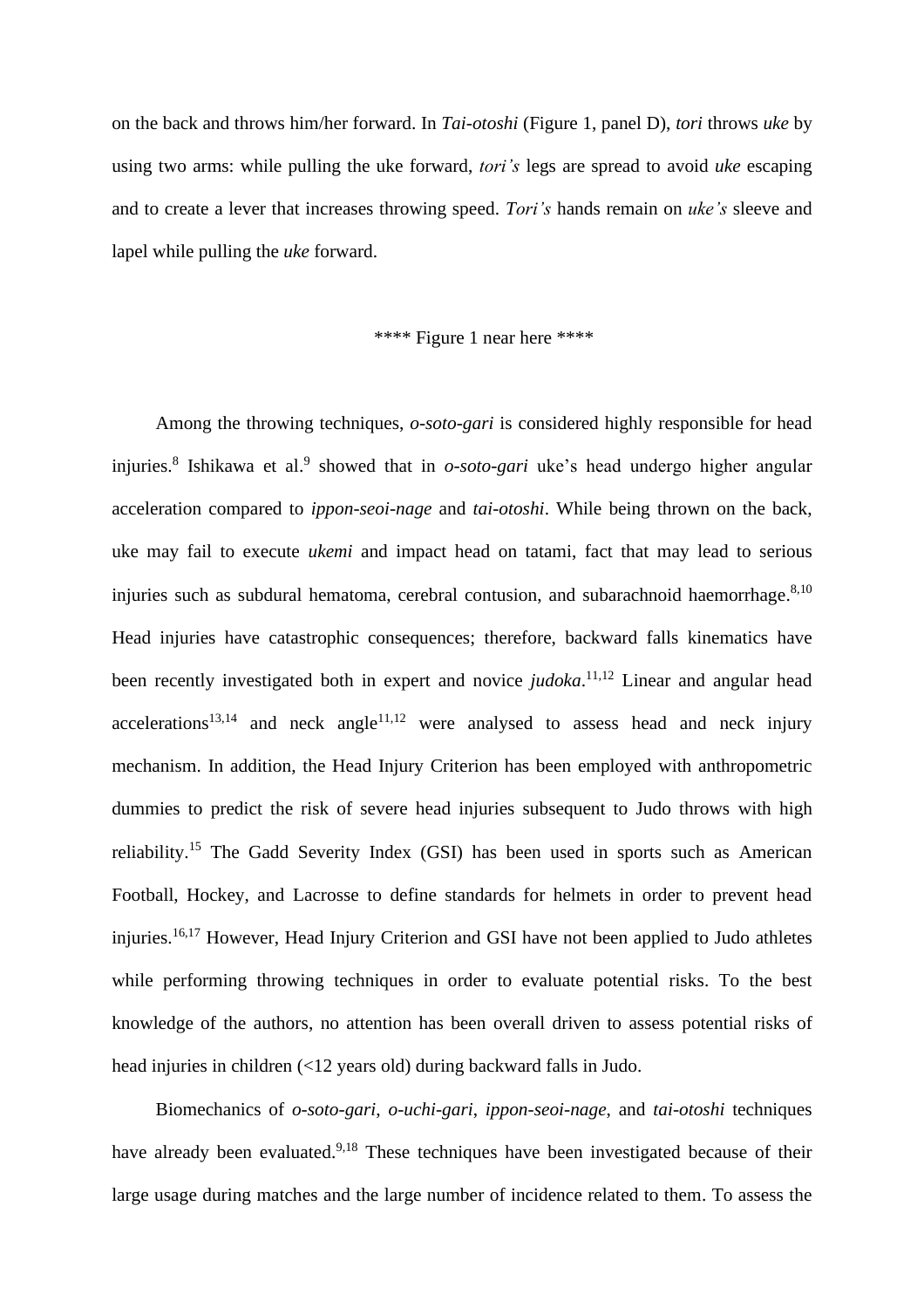biomechanics of throwing techniques, most of the current literature focused on the assessment of the kinematics and dynamics evaluated by means of optoelectronic systems<sup>12,18,19</sup> and force sensors<sup>20</sup> respectively. Optoelectronic systems have high accuracy, frame rate, and spatial and temporal resolution; however, they suffer from limited capture volume, complex markers set-up and cameras calibration, markers occlusion, and artefacts related to their positioning on the *judogi*.<sup>21</sup> Due to athletes' contacts and three-dimensional movements involved in the techniques execution, markers data may be missing. To overcome these limitations, wearable acquisition systems such as inertial sensors have been adopted to determine performance level of elite *judoka* because of their quicker set-up procedures and non-essential line-of-sight of sensors.<sup>22</sup>

Judo has benefit effects on both children and adolescents; <sup>23</sup> however, it has been reported that 90% of head injuries and 58% of neck injuries occur in *judoka* younger than 20 years old.<sup>8</sup> Considering a pool of different sports, it has been shown that adolescents (12-18) years old) have higher injury risk than children (up to 12 years old).<sup>24</sup> Therefore, the main purpose of the current study was to identify the most critical throwing technique among *osoto-gari*, *o-uchi-gari*, *ippon-seoi-nage*, and *tai-otoshi* for both children and adolescents *judoka*. Head injuries during competitions have also been related to judoka experience level;<sup>8</sup> therefore, the second purpose of the study was to assess risks of expert and non-expert *judoka* while being thrown using the four throwing techniques. In order to assess cranial risks related to different techniques and different experience level, head accelerations, neck angle, impact duration, and GSI have been evaluated during the four throwing techniques in expert children, non-expert children, expert adolescents, and non-expert adolescents. Based on the previous literature,<sup>9</sup> the authors hypothesized to find higher risks for the head in backward techniques compared forward techniques. In addition, it is expected higher risks for less experienced athletes than athletes who have performed this sport for a longer time.<sup>8</sup>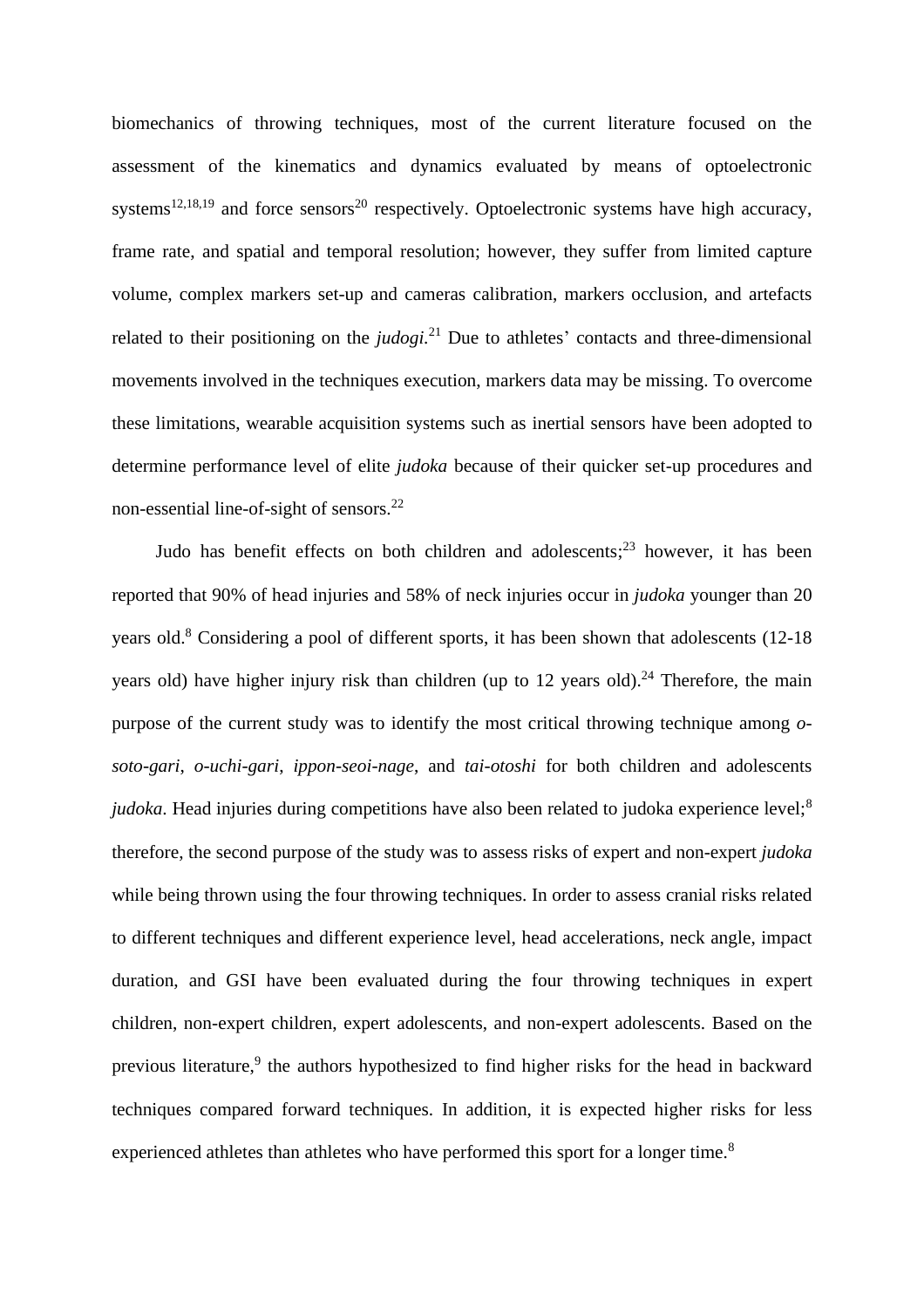#### **Methods**

Participants: A total of forty-two Judo athletes (male=31, female=11) were recruited from the DLF Alessandria Judo team. Participants were divided into children (<12 years old, C) and adolescents ( $\geq$ 12 years old, A).<sup>25,26</sup> Children training 3 times a week for 1 hour each; whereas adolescents training 3 times a week for 2 hours each. During training, both children and adolescents perform technical training and combat simulation; in addition, adolescents perform muscle conditioning. Each group was further divided according to the experience level in terms of years in practising Judo. For the C group, less than three years of experience identified the non-expert children (NE-C), whereas an experience in practising Judo equal to or greater than three years defined the expert children  $(E-C)^8$ . For the A group, an experience lower of ten years determined the non-expert adolescents (NE-A) and an experience equal to or greater than ten years identified the expert adolescents (E-A). Participants information are summarized in Table 1. Considering experience, technical skills, and competition outcomes, the best E-C participant (weight=31 kg, height=1.36 m, experience=4 years) and the best E-A participant (weight=81 kg, height=1.77 m, experience=24 years) were identified as *tori* for the C and A groups respectively. Participants and legal guardians in case of minors were informed about the purpose and the protocol of the study and they signed informed consent. The measurements were performed in accordance with the ethical principles of the Declaration of Helsinki<sup>27</sup> and approved by Institutional Expert Committee of the Politecnico di Torino.

#### \*\*\*\* Table 1 near here \*\*\*\*

Overall design: Tests were carried out on the tatami of the DLF Alessandria Judo and lasted five days. The protocol consisted of two backward projections (*o-soto-gari* and *o-uchigari*) and two forward projections (*ippon-seoi-nage* and *tai-otoshi*). The protocol was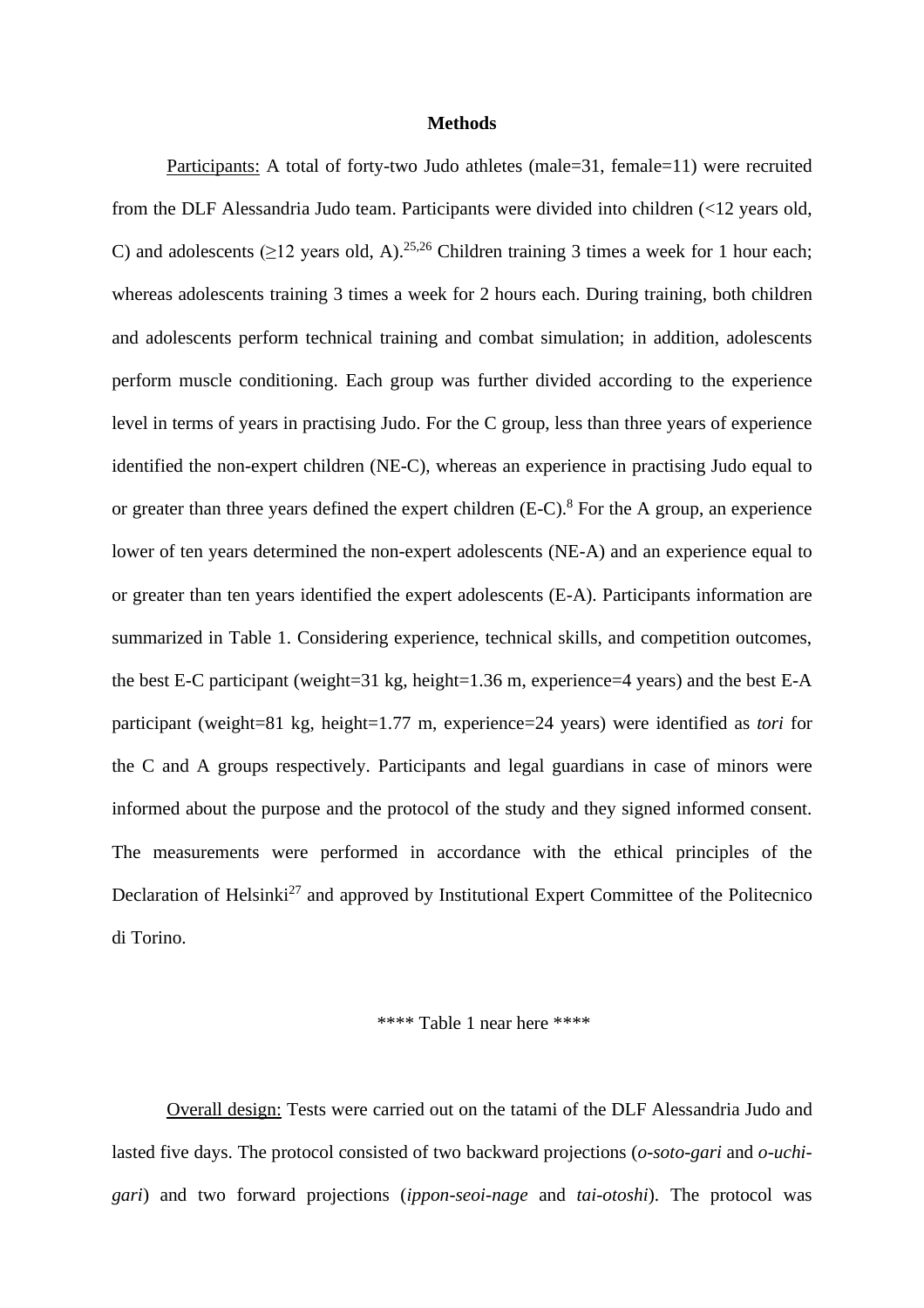discussed with the head coach before starting; the throwing techniques used in the current protocol are usually performed by participants during training activities. Each projection was repeated three times before changing technique; the four techniques were performed in a random order for each participant. The protocol lasted around five minutes. To avoid thrower fatigue, a maximum of four *uke* were tested per each day. *Tori* had five minutes rest between two consecutive *uke* because the protocol intensity was substantially lower compared trainings or matches. Both *tori* and *uke* were instructed to perform and received the projections as they usually do in training respectively.

Two inertial sensors (3-Space<sup>TM</sup> Bluetooth Ultra High-G, Yost Labs, Portsmouth, United States of America) composed of a three-axial accelerometer (range:  $\pm 100$  g; resolution:  $0.049$  g) and a three-axial gyroscope (range:  $\pm 2000$  dps; resolution:  $0.061$  dps) were used. The two sensors were fixed to the *uke*'s forehead centre and to the *uke*'s middle point of the sternum by using elastic bands (Figure 2). Since the skull can be considered a rigid body, combining the data derived from the two inertial sensors and using a simple biomechanical model (multibody model with two rigid links connected by a hinge joint at C7 level), it is possible to estimate the linear acceleration of any point of the head. To assess head accelerations, in the literature inertial sensors have been also placed in the head centre of gravity of anthropometric dummies,  $13,14$  on the top of the headgear,  $9$  or on the mastoid process (behind the ear).<sup>28</sup> Placing inertial sensors on the forehead and on the fourth thoracic vertebra showed very good reliability in evaluating neck angle in sagittal, frontal, and transverse plane (on average ICC $>0.88$ ).<sup>29,30</sup> In the current study, athletes hit the back to the mat; therefore, thoracic sensor was fixed on the anterior part of the trunk on *uke's* sternum in correspondence of the fourth thoracic vertebra. Both sensors were aligned while participant was in the anatomical reference position in order to have X axis along the longitudinal direction (upward positive), Y axis along the medio-lateral direction (right positive), and Z along the antero-posterior direction (forward positive). Data were collected with a sampling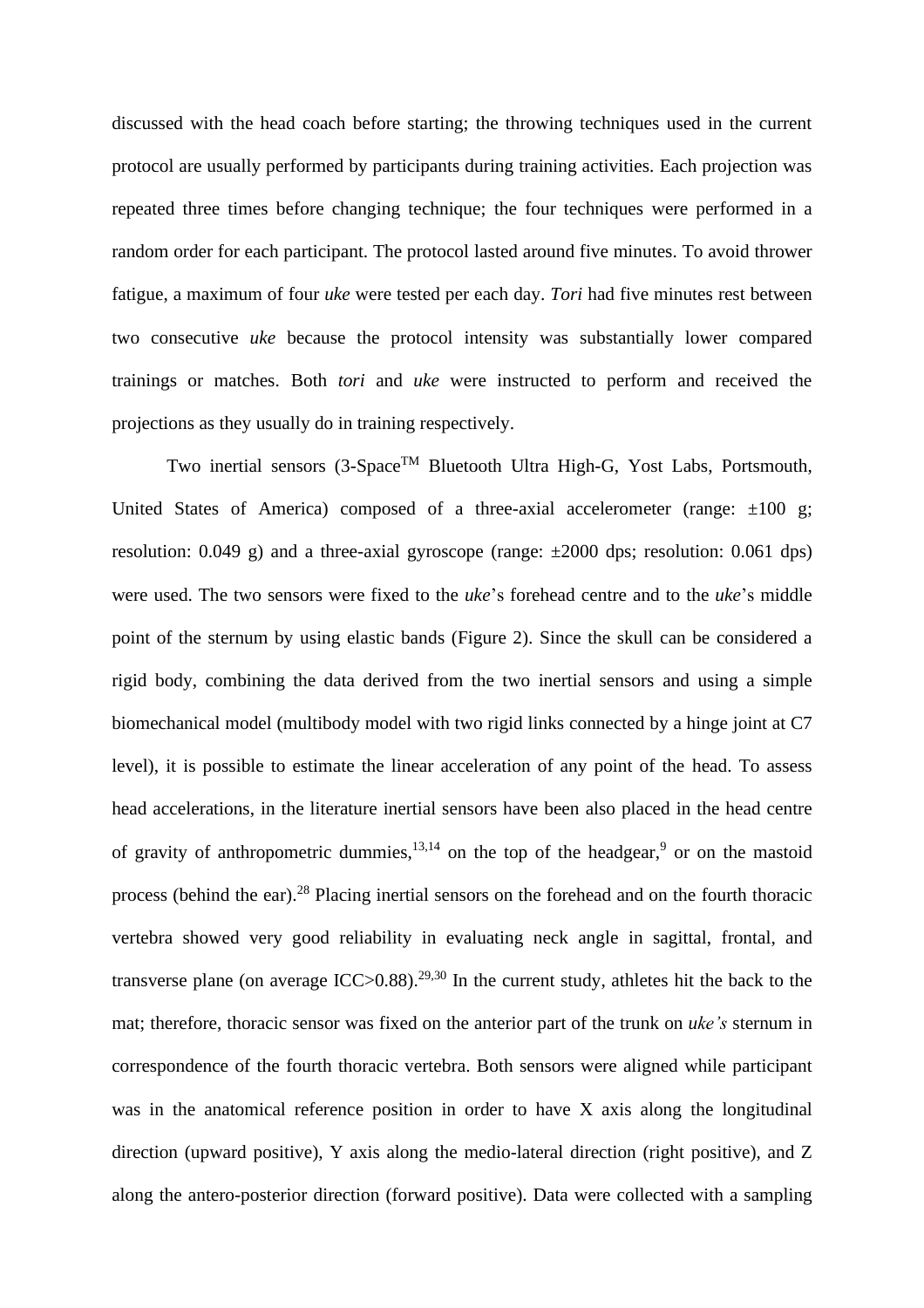frequency of 800 Hz using CoolTerm application, which allows storing raw data of acceleration and angular velocity on a personal computer.<sup>31</sup>

# \*\*\*\* Figure 2 near here \*\*\*\*

Data analysis: The duration of a throwing technique is around  $0.8{\text -}0.9 \text{ s}^{32}$ ; therefore, for the analysis one second of raw signal centered in the peak of head linear acceleration magnitude was selected. Raw data of linear acceleration and angular velocity were filtered with a zero-lag 4<sup>th</sup> order Butterworth passband filter with cut-off frequencies of 1 Hz and 50 Hz; filter type, order, and cut-off frequencies were experimentally defined to reduce noise and avoid drift. The magnitude of the linear accelerations of the head was calculated by using the three acceleration components measured by the forehead sensor. The head angular acceleration magnitude was calculated using the derivative of the angular velocity along the three axes of the sensor fixed on the forehead. The magnitude of the linear and angular acceleration have been previously investigated to assess Judo falls.<sup>9,13,14,28</sup> The peak of the head linear acceleration magnitude (ap) and the peak of the head angular acceleration magnitude  $(\dot{\omega}_n)$  were then evaluated. The impact duration (t<sub>i</sub>) was calculated as the interval of time in which the head linear acceleration was higher than a threshold. The acceleration threshold was chosen, according to the literature, equal to 10 g for all participants because this value was identified as non-injurious during non-impact events for children<sup>33</sup> and adolescents.<sup>34</sup> The neck angle was calculated as the integral of the difference between the head and thoracic angular velocity along the medio-lateral direction (Y axis).

$$
neck\,\,angle\,\, = \int_{0}^{D} (\omega_{head}(t) - \omega_{sternum}(t))\,dt
$$

where: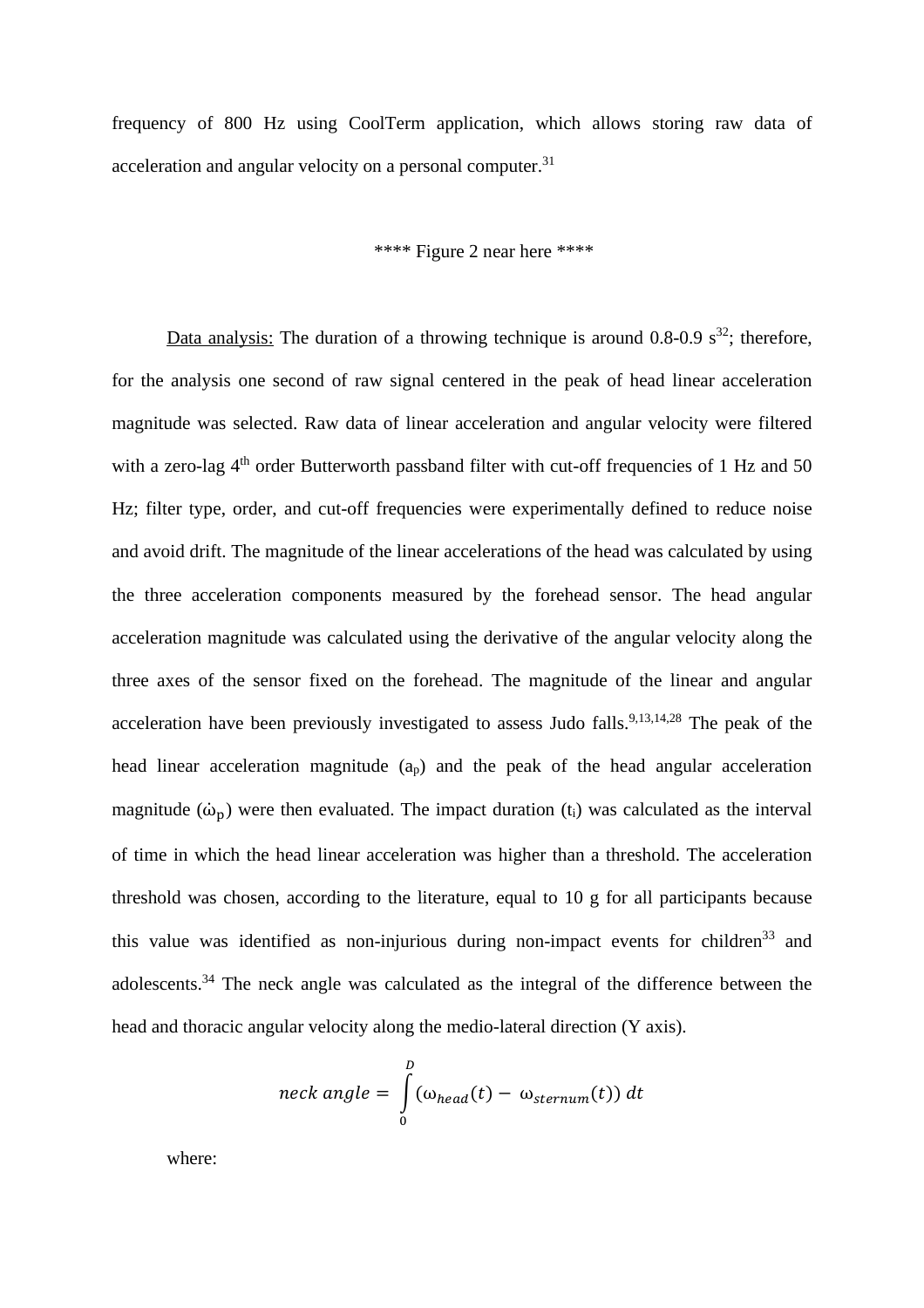## $D =$  impact duration

# $\omega(t)$  = angular velocity along the medio-lateral direction

Neck angle has been previously investigated to assess Judo falls.<sup>11,12</sup> Only the flexion/extension movements of neck were considered because values of neck rotations and abduction/adduction movements during the projections were negligible and because the flexions and extensions are the most common impact direction that causes severe head traumas.<sup>8</sup> The neck angle was considered positive during neck extension and negative in neck flexion. The maximum neck extension angle  $(\theta_e)$  and the maximum neck flexion angle  $(\theta_f)$ were identified respectively as the maximum and the minimum values of neck angle curve. During a projection the most critical instant is when head undergoes high acceleration peak,<sup>35</sup> hence the neck angle was also evaluated in correspondence of  $a_p$  ( $\theta_p$ ). Finally, for all the participants who showed a<sup>p</sup> greater than the threshold the GSI was calculated as it is defined in Gadd et al. 17

$$
GSI = \int\limits_{0}^{D} a(t)^{2.5} dt
$$

where:

 $D =$  impact duration

 $a(t)$  = head acceleration module

In automotive or sports impacts, the most commonly adopted criterion is Head Injury Criterion, which has been already used to assess Judo throws using an anthropomorphic test device.<sup>15</sup> This index is calculated over a period of time around 15 ms, requiring high sample frequencies (range 8-20 kHz) to obtain reliable data.<sup>36</sup> The sample frequency in the current study was 800 Hz; therefore, the GSI was used because it compensated for lower temporal resolution acquisitions considering the  $t_i$ .<sup>37</sup>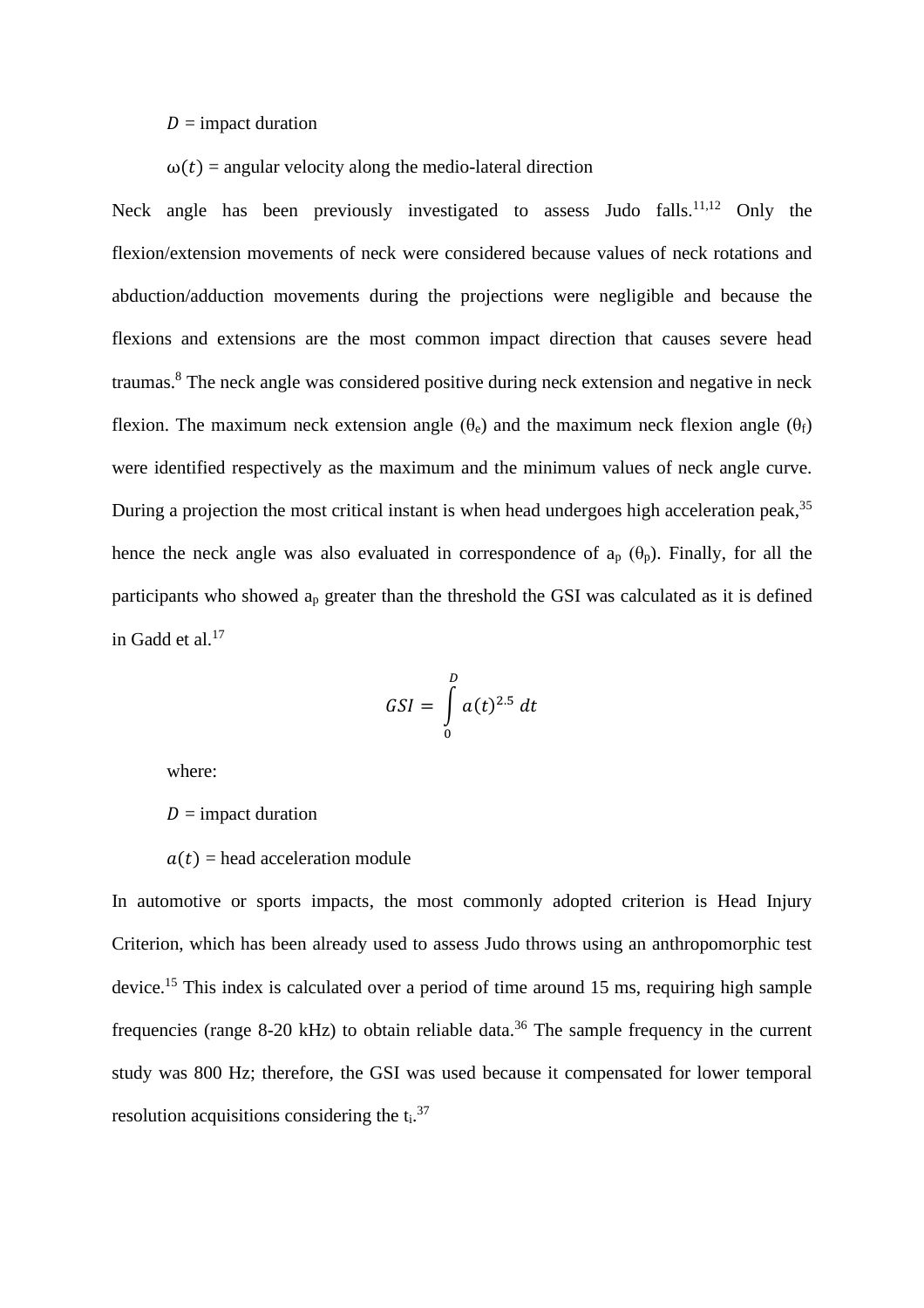For each variable, the average value among the three repetitions was calculated for statistical analysis. Data were single-blind processed by a researcher using MatLab custom script (MatLab R2018b, The MathWorks Inc., Natick, Massachusetts, United States of America).

Statistical Analysis: Statistical significance level was set at  $\alpha$ =0.05 for all conducted analyses. Statistical analysis was conducted using MatLab (MatLab R2018b, The MathWorks, Inc., Natick, Massachusetts, United States of America). Data distribution was assessed using Kolmogorov-Smirnov test. Data did not show normal distribution (*p*<0.01), therefore non-parametric statistics was applied in the analysis. For the head biomechanics parameters (ap,  $\dot{\omega}_p$ ,  $\theta_e$ ,  $\theta_f$ ,  $\theta_p$ ), the intrasubject variability among the three executed repetitions for both C and A groups was evaluated using coefficient of variation.

Differences between the four techniques for neck angle variables ( $\theta_e$ ,  $\theta_f$ ,  $\theta_p$ ) and for  $\dot{\omega}_p$  were assessed using a Friedman test, evaluated separately for C and A groups. The effect size was calculated as Kendall's W test  $(W)^{38}$  and Tukey-Kramer post hoc test was used when necessary. Concerning the  $a_p$ , a Chi-square test was used to assess the relationship between the four techniques and the number of athletes who exceeded the threshold in C and A groups. The effect size was calculated as Cramer's V  $(V)^{38}$  and a post-hoc analysis was used to identify the techniques that showed a disproportion when necessary. The Friedman test was also used for ap, ti, and GSI, for C and A groups separately, including only the athletes with a<sup>p</sup> higher than the threshold in all the four techniques. The effect size was calculated as Kendall's W test  $(W)^{38}$  and Tukey-Kramer post-hoc was used when necessary.

A Mann-Whitney test was used for each technique to assess differences between NE-C and E-C and between NE-A and E-A. For statistical differences, the effect size was calculated as  $\eta^{2.38}$ 

### **Results**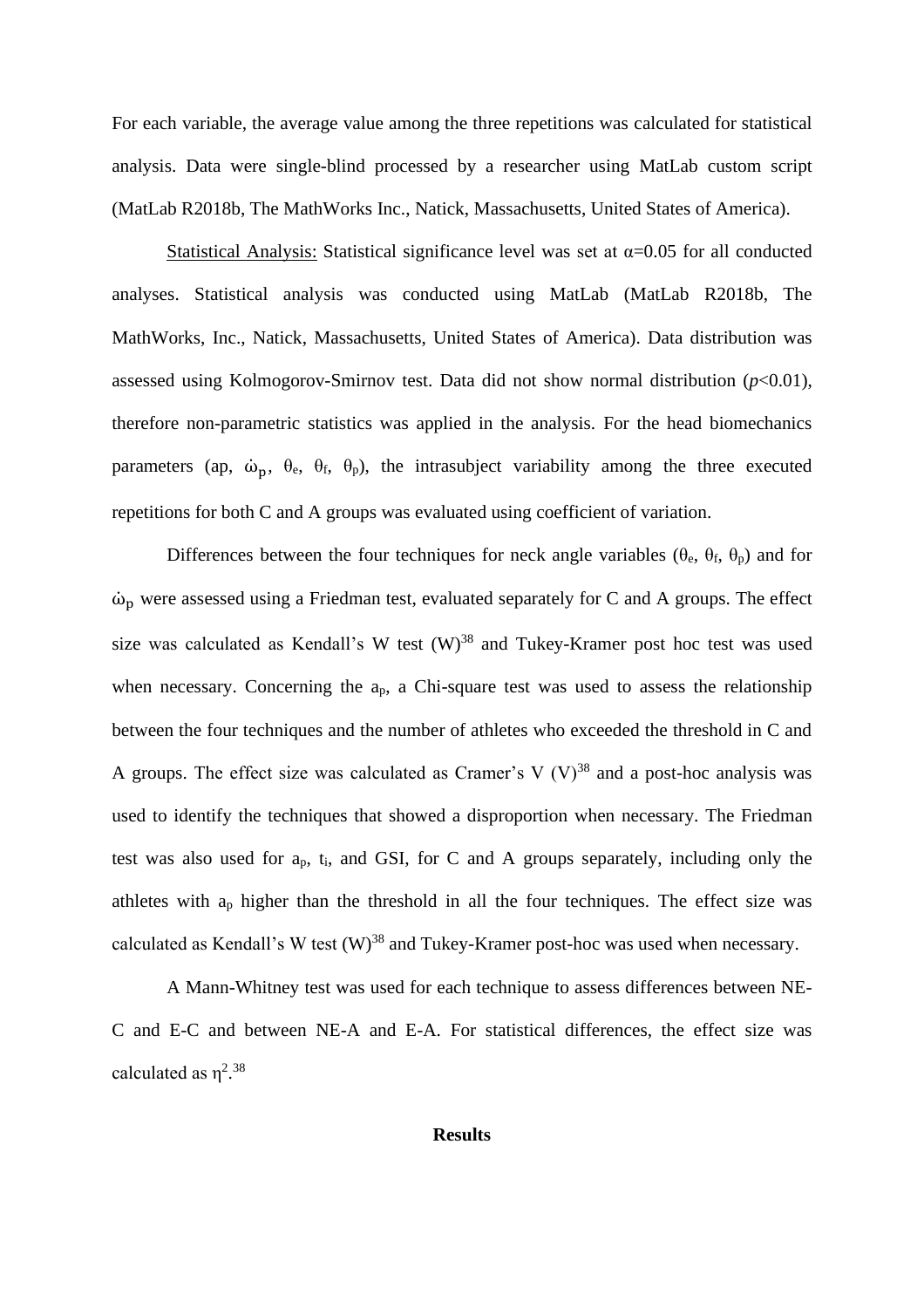Coefficient of variation of head biomechanics parameters for both C and A groups is reported in Table 2. Overall, the C group showed higher intrasubject variability compared to A group for head biomechanics parameters, with the only exception of the  $\theta_p$  in *o-soto-gari* technique.

### \*\*\*\* Table 2 near here \*\*\*\*

Comparing the four techniques, no differences were found in C group for the  $\dot{\omega}_p$  $(\chi^2(3)=6.1, p=0.11, W=0.10), \theta_e (\chi^2(3)=1.5, p=0.69, W=0.02), \theta_f (\chi^2(3)=4.2, p=0.24,$ W=0.07), and  $θ<sub>p</sub>$  ( $χ<sup>2</sup>(3)=1.3$ ,  $p=0.73$ , W=0.02) (Figure 3). In C group, no associations were found between the techniques and the number of athletes who exceeded the a<sup>p</sup> threshold  $(\chi^2(3)=1.7, p=0.62, V=0.15)$  (Table 3). In addition, the results showed that the highest percentage of C athletes who overcome the a<sup>p</sup> threshold was 35% in *o-soto-gari* (Table 3). Due to the very low number of C with suitable values of  $a_p$ , the Friedman test was not performed for C group.

### \*\*\*\* Table 3 near here \*\*\*\*

Concerning the A group, statistical differences were found between techniques for the  $\dot{\omega}_p$  $(\chi^2(3)=17.9, p=0.0005, W=0.30), \theta_e (\chi^2(3)=11.0, p=0.01, W=0.18), \theta_f (\chi^2(3)=15.6, p=0.001,$ W=0.26), and  $θ<sub>p</sub>$  ( $χ<sup>2</sup>(3)=14.3$ , *p*=0.003, W=0.24) (Figure 3). *Ippon-seoi-nage* had lower  $ω<sub>p</sub>$ compared to  $o\text{-}soto\text{-}gari$  ( $p=0.0003$ ),  $o\text{-}uchi\text{-}gari$  ( $p=0.04$ ), and  $tai\text{-}otoshi$  ( $p=0.01$ ). Concerning the neck angle, lower values of θ<sup>e</sup> were found in *ippon-seoi-nage* than *tai-otoshi* (*p*=0.006); whereas θ<sup>f</sup> was greater in *o-uchi-gari* than *o-soto-gari* (*p*=0.003) and *ippon-seoi-*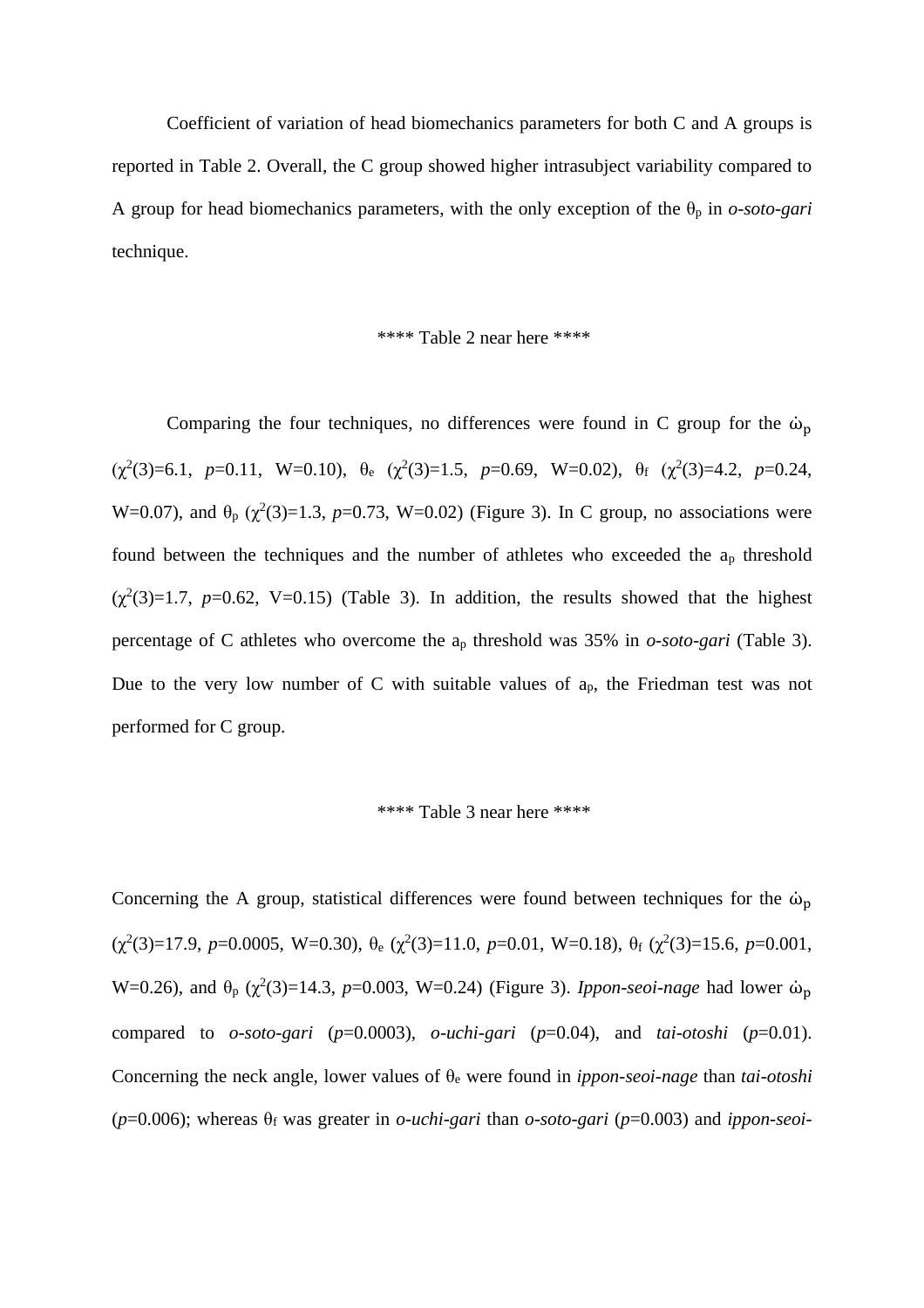*nage* (*p*=0.004). Lower θ<sup>p</sup> was found in *o-uchi-gari* than *o-soto-gari* (*p*=0.009) and *tai-otoshi*  $(p=0.01)$ .

## \*\*\*\* Figure 3 near here \*\*\*\*

In A group, a significant association between the techniques and the number of athletes who exceeded the a<sub>p</sub> threshold was found  $(\chi^2(3)=11.5, p=0.009, V=0.39)$  (Table 3). The post-hoc analysis identified a disproportion between athletes who exceeded and who did not exceed the a<sub>p</sub> threshold in *ippon-seoi-nage* compared to the other techniques ( $\chi^2(3)=11.6$ ,  $p=0.0006$ ). Indeed, in *o-soto-gari*, *o-uchi-gari*, and *tai-otoshi* at least 80% of the athletes exceeded the a<sup>p</sup> threshold; whereas in *ippon-seoi-nage* the percentage of athletes who exceeded and who did not exceed the a<sup>p</sup> threshold was equal (Table 3). The comparison of the four techniques including the athletes who exceeded the  $a<sub>p</sub>$  threshold showed statistical differences  $(\chi^2(3)=12.0, p=0.007, W=0.50)$ . In particular, greater a<sub>p</sub> in *o-soto-gari* was found compared to *tai-otoshi* ( $p=0.03$ ). In contrast, t<sub>i</sub> ( $\chi^2(3)=2.9$ ,  $p=0.42$ , W=0.12) and GSI ( $\chi^2(3)=7.7$ ,  $p=0.06$ , W=0.32) did not showed statistical differences between techniques.

Overall, the comparison between NE and E in the C group did not showed statistical differences for the  $\dot{\omega}_{p}$ ,  $\theta_{e}$ ,  $\theta_{f}$ , and  $\theta_{p}$ , and in none of the four techniques (Figure 4). In particular, in *o-soto-gari* ω<sup>*ρ*</sup> (U=102.0, *p*=0.88, η<sup>2</sup>=0.001), θ<sub>e</sub> (U=107.5, *p*=0.88, η<sup>2</sup>=0.001), θ<sub>f</sub> (U=91.0, *p*=0.31, η<sup>2</sup>=0.05), and θ<sub>p</sub> (U=96.5, *p*=0.55, η<sup>2</sup>=0.02), in *o-uchi-gari* ω<sup>n</sup><sub>p</sub> (U=113, *p*=0.57,  $\eta^2$ =0.02),  $\theta_e$  (U=98.0, *p*=0.62,  $\eta^2$ =0.01),  $\theta_f$  (U=103.5, *p*=0.94,  $\eta^2$ =0.0003), and  $\theta_p$ (U=97.5, *p*=0.60, η<sup>2</sup>=0.01), in *ippon-seoi-nage* ὼ<sub>p</sub> (U=119, *p*=0.31, η<sup>2</sup>=0.05), θ<sub>e</sub> (U=110.0,  $p=0.73$ ,  $\eta^2=0.006$ ),  $\theta_f$  (U=88.0,  $p=0.21$ ,  $\eta^2=0.08$ ), and  $\theta_p$  (U=101.5,  $p=0.82$ ,  $\eta^2=0.002$ ), and in *tai-otoshi*  $\dot{\omega}_p$  (U=117, *p*=0.38,  $\eta^2$ =0.04),  $\theta_e$  (U=105.0, *p*=1.0,  $\eta^2$ =0),  $\theta_f$  (U=82.5, *p*=0.09,  $\eta^2$ =0.14), and  $\theta_p$  (U=106.0, *p*=0.97,  $\eta^2$ =0.0001). The comparison between NE and E was not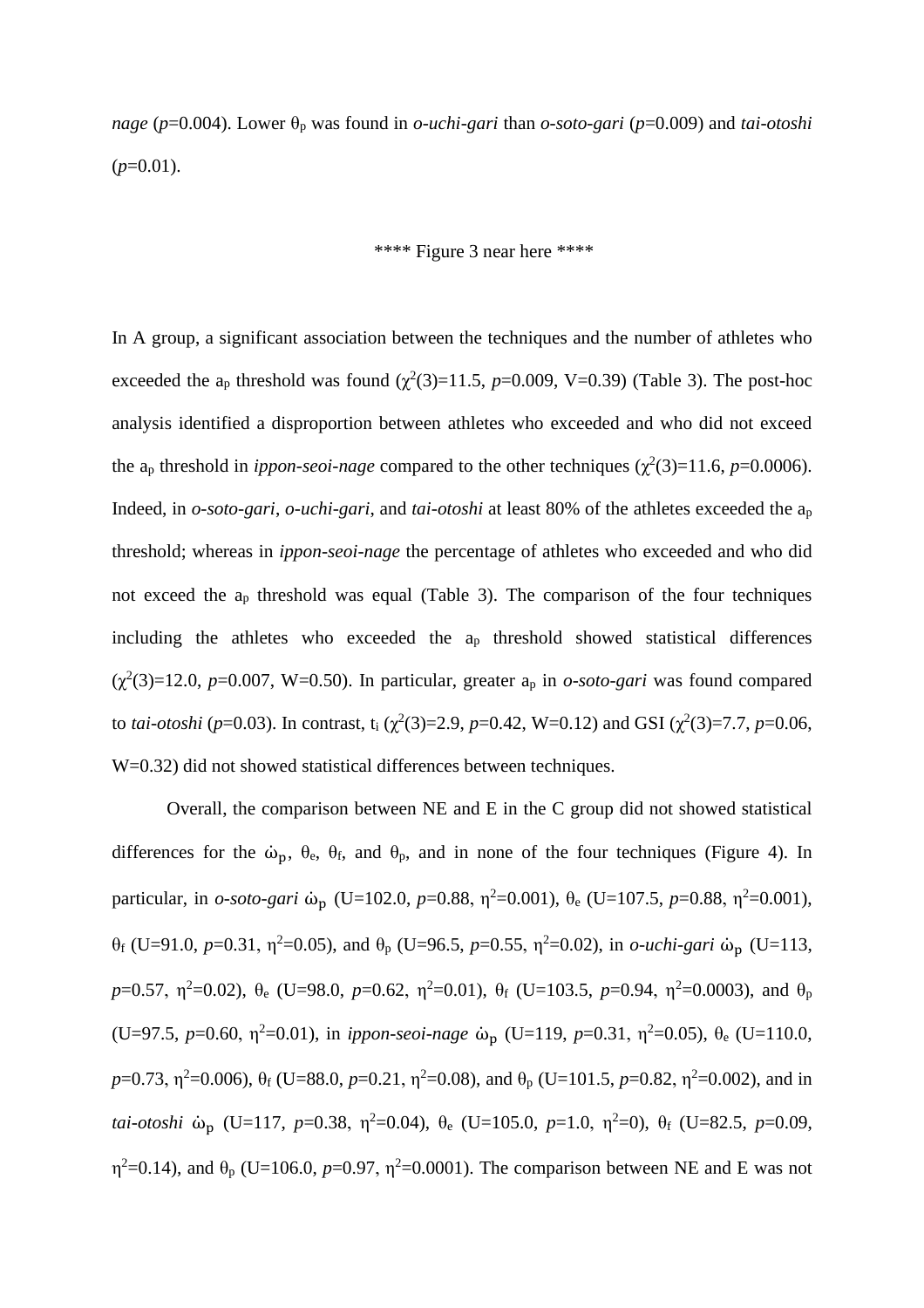performed for  $a_p$ ,  $t_i$ , and GSI due to the very low number of participants in C group with acceptable values of  $a_p$ . For A group, NE-A showed greater  $\dot{\omega}_p$  (U=72.0, *p*=0.01,  $\eta^2$ =0.30), longer t<sub>i</sub> (U=53.5, *p*=0.05,  $\eta^2$ =0.21), and greater GSI (U=54.0, *p*=0.05,  $\eta^2$ =0.21) than E-A in *o-soto-gari* technique (Figure 4). Significantly greater GSI was also found for NE-A compared to E-A in *ippon-seoi-nage* (U=23,  $p=0.04$ ,  $\eta^2=0.41$ ). NE-A showed also greater  $\theta_e$ than E-A in *o-uchi-gari* (U=74,  $p=0.02$ ,  $\eta^2=0.27$ ); whereas  $a_p$ ,  $\theta_f$  and  $\theta_p$  did not show differences between NE-A and E-A for none of the four techniques (Figure 4). In particular, in *o-soto-gari*  $a_p$  (U=59.5, *p*=0.15,  $\eta^2$ =0.11),  $\theta_f$ , (U=104.5, *p*=1.0,  $\eta^2$ =0) and  $\theta_p$  (U=117.0, *p*=0.38, η<sup>2</sup>=0.04), in *o-uchi-gari* a<sub>p</sub> (U=54.0, *p*=0.15, η<sup>2</sup>=0.13), θ<sub>f</sub> (U=120.0, *p*=0.27,  $η<sup>2</sup>=0.06$ ), and  $θ<sub>p</sub>$  (U=92.0, *p*=0.34,  $η<sup>2</sup>=0.04$ ), in *ippon-seoi-nage*  $a<sub>p</sub>$  (U=25.0, *p*=0.11,  $η<sup>2</sup>=0.26$ ), θ<sub>f</sub> (U=112.0, *p*=0.62,  $η<sup>2</sup>=0.01$ ), and θ<sub>p</sub> (U=102.0, *p*=0.85,  $η<sup>2</sup>=0.002$ ), and in *taiotoshi*  $a_p$  (U=59.0, *p*=0.14,  $\eta^2$ =0.12),  $\theta_f$  (U=122.0, *p*=0.21,  $\eta^2$ =0.08), and  $\theta_p$  (U=99.5, *p*=0.70,  $\eta^2 = 0.007$ ).

\*\*\*\* Figure 4 near here \*\*\*\*

#### **Discussion**

Four Judo throwing techniques (*o-soto-gari*, *o-uchi-gari*, *ippon-seoi-nage*, and *taiotoshi*) were analysed to evaluate potential risks for children and adolescents *uke* related to forward and backward throwing techniques and to different experience levels. In the C group, most participants did not overcome  $a_p$  threshold in the four techniques; whereas in A group, *ippon-seoi-nage* was the technique that showed the highest number of participants who did not reach the a<sup>p</sup> threshold. Comparing the techniques, no differences were pointed in the C group; whereas A group showed higher  $a_p$ , higher  $\dot{\omega}_p$ , and greater  $\theta_f$  in backward than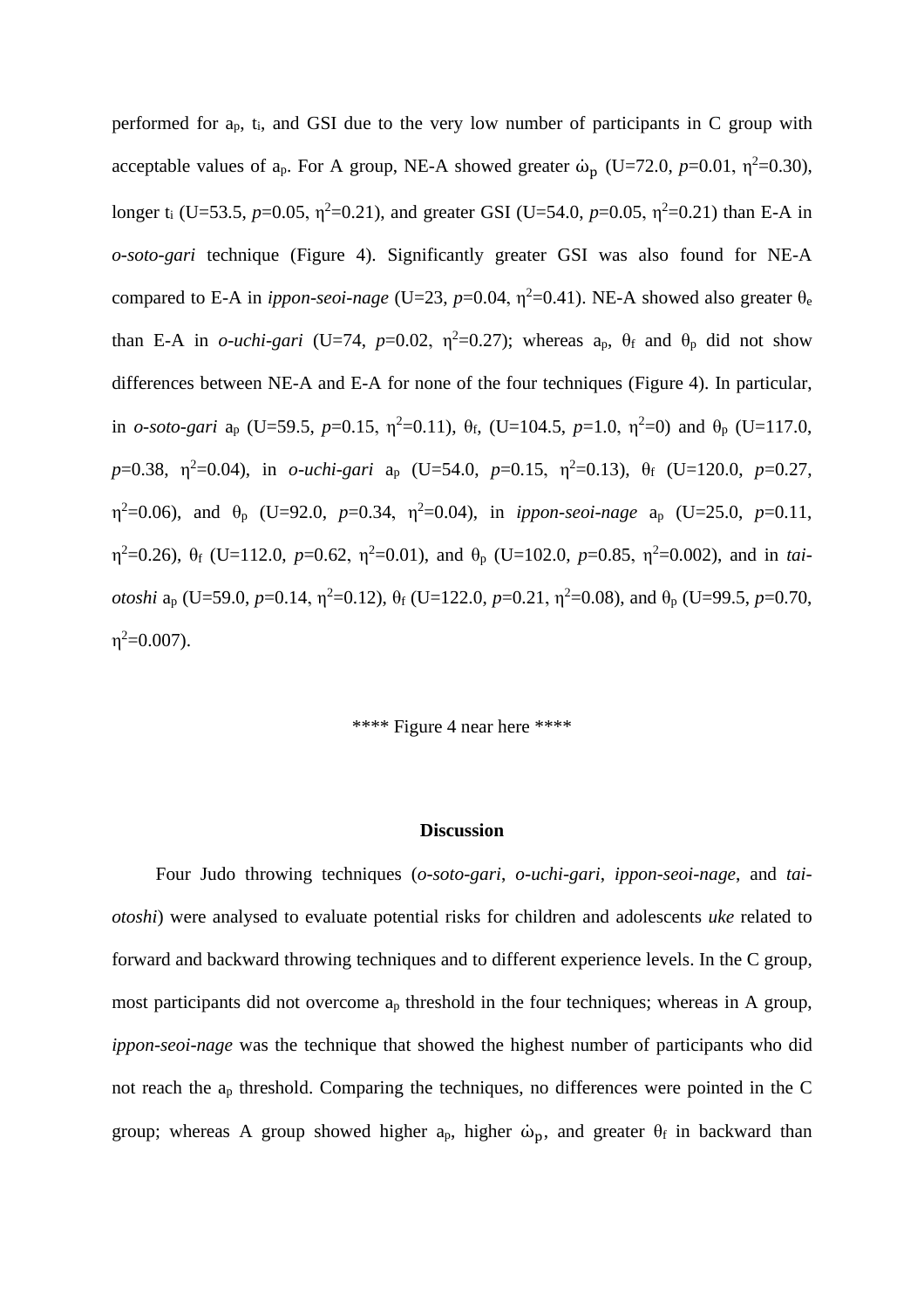forward techniques. Comparing NE and E, C group did not show differences; whereas the main findings for the A group were lower  $\dot{\omega}_p$ , shorter t<sub>i</sub>, and smaller GSI for E-A than NE-A.

Regarding the techniques comparison, the fact that very high number of C participants did not reach the acceleration threshold in all the four techniques is an important finding, which may suggest that children react similarly to both backward and forward techniques while being projected without identifying particular risks related to none of the four techniques. This finding is in line with a previous study that concludes that Judo is a safety sport for children by analysing parameters like the forces exchanged and contact area between judoka and tatami and the energy absorbed by tatami.<sup>39</sup> The absence of differences between techniques in C group could be due to the intrasubject variability and to the force exerted by the thrower during the projections. It is possible that due to the very low age, children might use sub-maximal expression of force (especially for the very young children). If this occurred, it would be possible that characteristic features of each technique would not be as highlighted as in A group; however, in order to confirm this suggestion, the exchanged force between *tori* and *uke* should be assessed. For A group, the fact that most athletes overcome the acceleration threshold in both backward techniques, but only in one of the two forward techniques is an important outcome that suggests higher risks for backward than forward falls. Higher  $a_p$  and  $ω_p$ , and greater  $θ_f$  found in backward techniques, especially in *osoto-gari*, aligned the current results with previous findings, supporting intrinsic risks related to the rear falls compared to forward throws.<sup>9</sup> In the current study, lower  $a_p$  and  $\dot{\omega}_p$  results were found compared to Murayama et al. $13,40$  and Hitosugi et al. $14$  However, in previous studies<sup>13,14,40</sup> an anthropometric test device was used, and since it was a passive dummy, there was always an impact of the head with the tatami. In contrast, in the current study, participants react to prevent the head to impact on the tatami (despite sometimes it occurred). Current assessed  $\dot{\omega}_p$  was overall higher than the values found by Ishikawa et al.;<sup>9</sup> however, in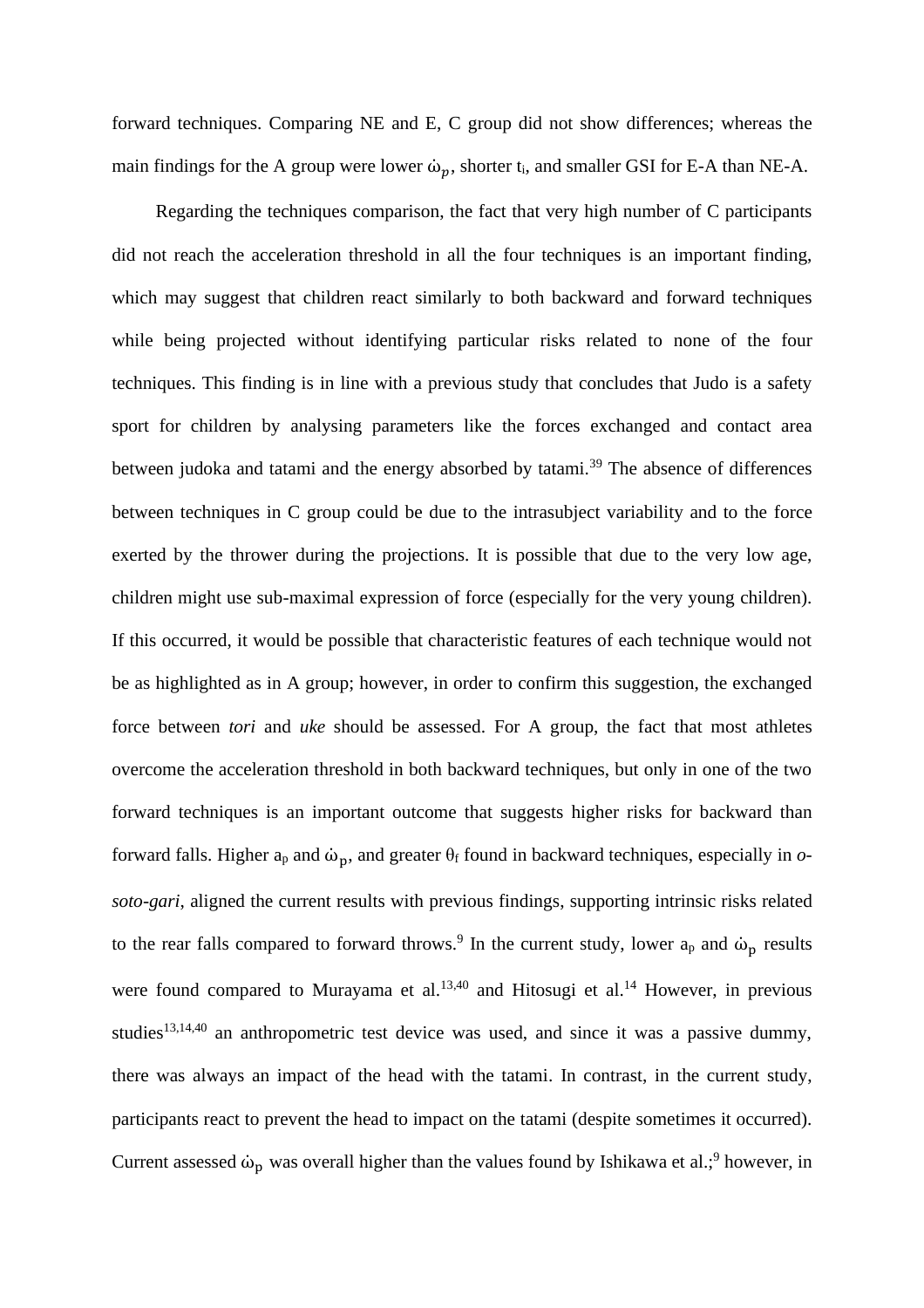the previous study<sup>9</sup> projections involving head collisions were discarded. Overall,  $\dot{\omega}_p$  found in current study and  $\dot{\omega}_p$  found by Ishikawa et al.<sup>9</sup> have the same pattern among techniques, with the highest value for *o-soto-gari*, followed by *ouchi-gari* and *tai-otoshi* (that show similar values), and finally *ippon-seoi-nage* (with the lowest ώ<sub>p</sub>). Although t<sub>i</sub> did not showed differences between techniques, results of t<sub>i</sub> found in current study are in line with the 20 ms reported by Histosugi et al.<sup>14</sup> for *o-soto-gari* and *ouchi-gari*. To understand concussion in sport, Hoshizaki et al.<sup>41</sup> present relationships between  $a_p$  and  $t_i$  and between  $\dot{\omega}_p$  and  $t_i$  using values reconstructed from the literature and comparing them with the Wayne State Concussion Tollerance Curve and Van Lierde Tolerance curve<sup>42</sup> respectively. The comparison of current  $a_p$ ,  $\dot{\omega}_p$ ,  $t_i$  results with the graphs reported by Hoshizaki et al.<sup>41</sup> reveals that the throws performed in the current study are overall in the area of non-injurious sport collisions. Although not significant, overall greater values of GSI were found for backward than forward techniques suggesting that this index may be suitable also for Judo sport. In the current study GSI reached values clearly lower than 1000, value that has been identified as responsible for causing severe complication in 50% of cases.<sup>43</sup>

Concerning the comparison between NE and E in C group, in line with the literature<sup>8</sup> three years were used to distinguish between experienced and non-experienced *judoka*. The absence of significant differences between NE-C and E-C could be due to the fact that the two groups are partially overlapped in terms of age (Table 1) and could be also due to the intrasubject variability (Table 2). However, to confirm this suggestion a statistical analysis considering single and mixed effects of age and experience level of participants should be performed. Regarding the comparison between NE-A and E-A, the lack of difference in a<sup>p</sup> is in line with results of Koshida et al. $44$  that report no differences in linear acceleration during backward falls between experienced and novice judoka. The absence of differences in  $\theta_f$ between experienced and novice judoka while being thrown with *o-soto-gari* is in line with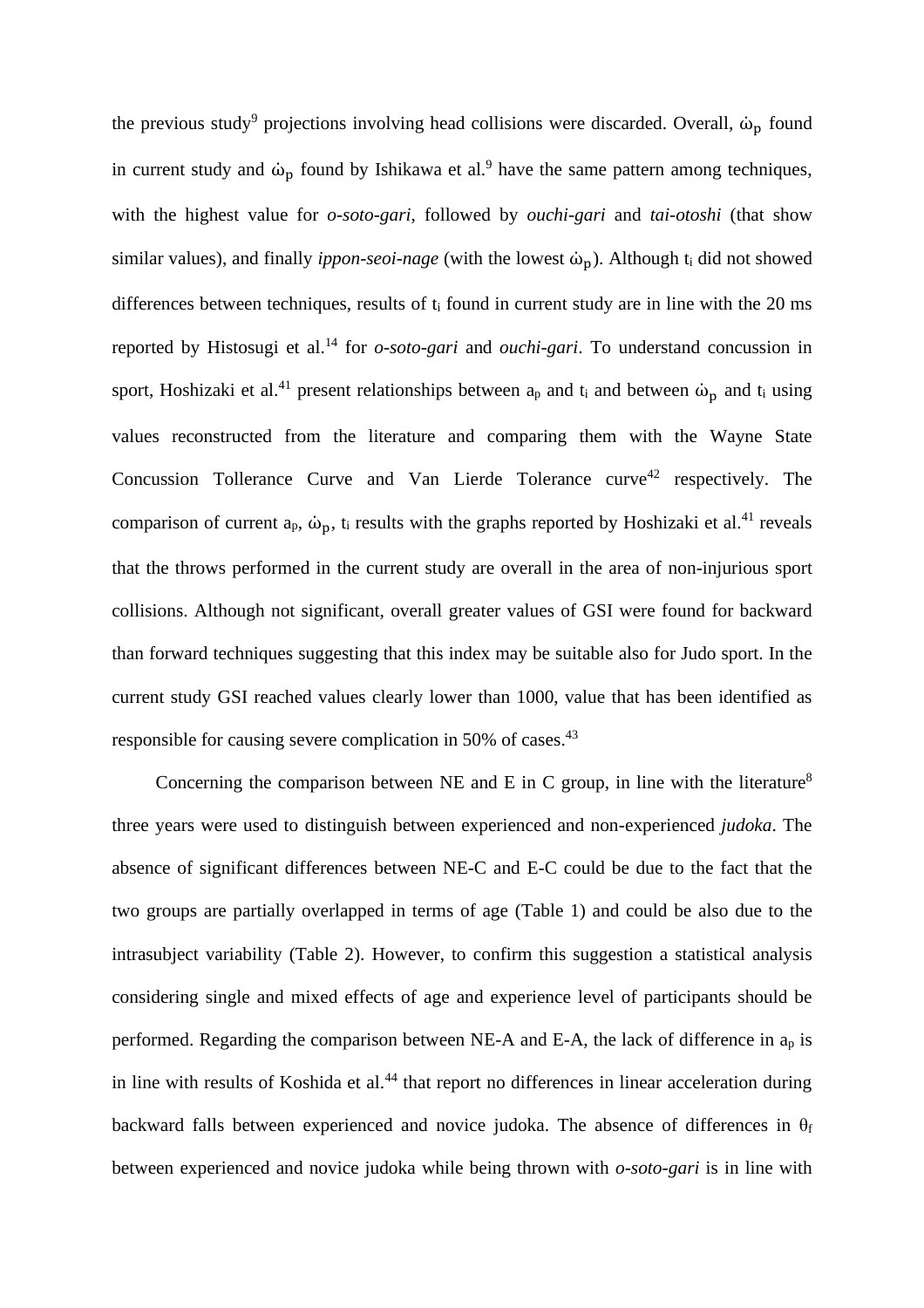findings of Koshida et al.<sup>11</sup> They found also lower neck extension moment in experienced compared to novice judoka and suggest that neck extension moment reflect judoka skill level; thereby, this parameter should be considered in further analysis when experience level is investigated. <sup>11</sup> Greater θ<sup>e</sup> was found for NE-A compared to E-A in *ouchi-gari*, indicating that novice should be accurately being taught important components such as controlling the neck in order to prevent head risks.<sup>44</sup> Finally, greater  $\dot{\omega}_p$ , longer t<sub>i</sub>, and greater GSI for NE-A compared to E-A in *o-soto-gari* pointed out that being thrown with *o-soto-gari* may be more challenging that being thrown with other techniques, as suggested by Koshida et al.<sup>12</sup> This aspect should be considered when novice *judoka* are trained. Current results point out other two aspects. Firstly, ten years of experience seems to be suitable for finding differences in the management of impact acceleration in the A group. Secondly, differences in performance based on experience levels appear more in adolescents athletes than in children. <sup>45</sup> Specific exercises to improve management of forces and technical executions in backward techniques are highly recommended in training of NE-A.

Two possible limitations can be identified in the current study. In order to reduce the intragroup variability, in this study one *tori* was recruited to throw all the *uke* of the A group and one *tori* for the C group. However, this did not consider differences related to anthropometry (weight and height) and/or gender, which may differently contribute to projections. Secondly, the number of participants recruited per each group was defined a priori based on previous studies that show differences between techniques and between experience levels.<sup>9,11,12,18</sup> The lack of power analysis to define the sample size could be a limitation of the present study; therefore, future researches should provide it.

Concerning future research, it could be worth evaluating differences between techniques and between experience levels in terms of accelerations, neck angle, and impact duration in a more real situation, such as during combat. In current study, the participants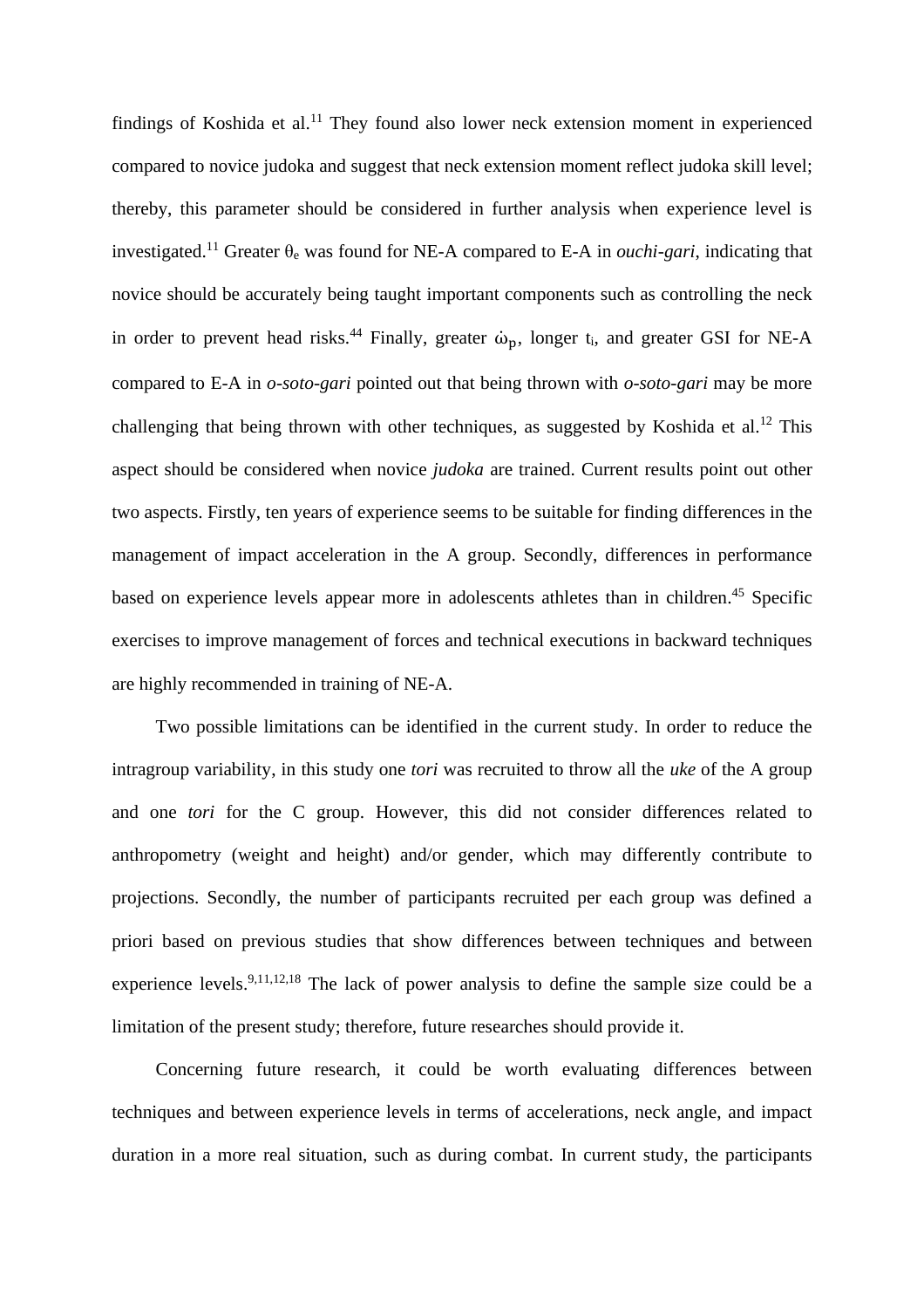were asked to execute throws as they usually do in training and combat; however, gestures executed in remain more controlled.

## **Conclusion**

The present study assessed the risk of head injuries related to four Judo techniques counting for differences related to *uke's* age and experience levels using two inertial sensors. Showing no differences between techniques or experience levels for children, this study indicates that children undergo less risk of incurring in head traumas when practicing Judo. Identifying differences in characteristic parameters (accelerations, neck angle, impact duration) in adolescents, this study reveal that adolescents have higher risk when being thrown backward than forward. In particular, *o-soto-gari* pointing out more severe impacts for non-expert adolescents than expert adolescents, suggests their higher risk of incurring in head injuries. Current findings confirmed the necessity of mastering falls, especially in backward direction, since the young age in order to avoid traumatic episodes in adulthood.

**Acknowledgements:** The authors would thank the DLF Alessandria Judo team for participating in the test.

**Funding:** This research received no specific grant from any funding agency in the public, commercial, or not-for-profit sectors.

**Conflict of Interest Disclosure:** The Authors declare that there is no conflict of interest.

#### **References**

- 1. International Olympic Committee. Judo, https://www.olympic.org/judo (accessed 25 January 2019).
- 2. Ciaccioni S, Condello G, Guidotti F, et al. Effects of Judo Training on Bones: A Systematic Literature Review. *J strength Cond Res* 2019; 33: 2882–2896.
- 3. Ciaccioni S, Capranica L, Forte R, et al. Effects of a Judo Training on Functional Fitness, Anthropometric, and Psychological Variables in Old Novice Practitioners. *J Aging Phys Act* 2019; 27: 831–842.
- 4. International Judo Federation. IJF Sport and Organisation Rules (SOR, Version 8 October 2019) (Sport Commission), pp. 191–196, https://78884ca60822a34fb0e6- 082b8fd5551e97bc65e327988b444396.ssl.cf3.rackcdn.com/up/2019/10/IJF\_Sport\_and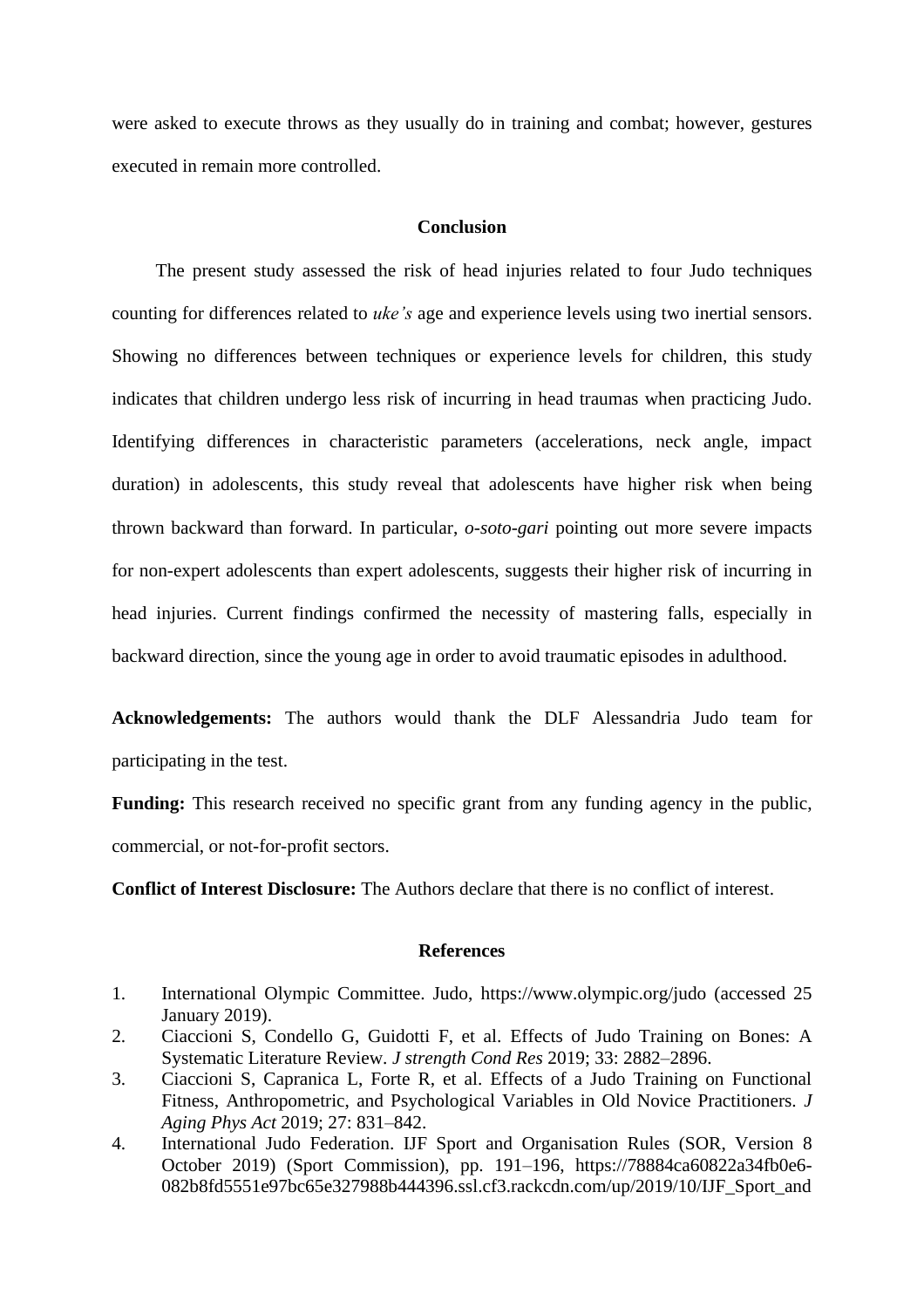\_Organisation\_Rul-1571922448.pdf (2019, accessed 11 December 2019).

- 5. Franchini E, Sterkowicz S, Meira CM, et al. Technical variation in a sample of high level judo players. *Percept Mot Skills* 2008; 106: 859–869.
- 6. Miller GA, Collins NA, Stewart MJ, et al. Throwing technique and efficiency in the 2013 British Judo Championships. *Int J Perform Anal Sport* 2015; 15: 53–68.
- 7. Sterkowicz S, Sacripanti A, Sterkowicz-Przybycień K. Techniques frequently used during London Olympic judo tournaments: A biomechanical approach. *Arch Budo* 2013; 9: 51–58.
- 8. Kamitani T, Nimura Y, Nagahiro S, et al. Catastrophic head and neck injuries in judo players in Japan from 2003 to 2010. *Am J Sports Med* 2013; 41: 1915–1921.
- 9. Ishikawa Y, Anata K, Yokoyama T, et al. Effects of Different Throwing Techniques in Judo on Rotational Acceleration of Uke's Head. *Int J Sport Heal Sci* 2018; 16: 173– 179.
- 10. Nishimura K, Fujii K, Maeyama R, et al. Acute Subdural Hematoma in Judo Practitioners. *Neurol Med Chir* 1988; 28: 991–993.
- 11. Koshida S, Ishii T, Matsuda T, et al. Kinematics of judo breakfall for osoto-gari: Considerations for head injury prevention. *J Sports Sci* 2017; 35: 1059–1065.
- 12. Koshida S, Ishii T, Matsuda T, et al. Biomechanics of judo backward breakfall for different throwing techniques in novice judokas. *Eur J Sport Sci* 2017; 17: 417–424.
- 13. Murayama H, Hitosugi M, Motozawa Y, et al. Rotational Acceleration during Head Impact Resulting from Different Judo Throwing Techniques. *Neurol Med Chir (Tokyo)* 2014; 54: 374–378.
- 14. Hitosugi M, Murayama H, Motozawa Y, et al. Biomechanical analysis of acute subdural hematoma resulting from judo. *Biomed Res* 2014; 35: 339–44.
- 15. Murayama H, Hitosugi M, Motozawa Y, et al. Simple Strategy to Prevent Severe Head Trauma in Judo. *Neurol Med Chir (Tokyo)* 2013; 53: 580–584.
- 16. Hoshizaki TB, Post A, Oeur RA, et al. Current and future concepts in helmet and sports injury prevention. *Neurosurgery* 2014; 75: S136–S148.
- 17. Gadd CW. Use of a Weighted-Impulse Criterion for Estimating Injury Hazard. *SAE Tech Pap 660793*.
- 18. Hashimoto T, Ishii T, Okada N, et al. Impulsive force on the head during performance of typical ukemi techniques following different judo throws. *J Sports Sci* 2015; 33: 1356–1365.
- 19. Ishii T, Ae M, Suzuki Y, et al. Kinematic comparison of the seoi-nage judo technique between elite and college athletes. *Sport Biomech* 2018; 17: 238–250.
- 20. Blais L, Trilles F, Lacouture P. Three-dimensional joint dynamics and energy expenditure during the execution of a judo throwing technique (Morote Seoï Nage). *J Sports Sci* 2007; 25: 1211–1220.
- 21. Polak E, Kulasa J, VencesBrito A, et al. Motion analysis systems as optimization training tools in combat sports and martial arts. *Rev Artes Marciales Asiáticas* 2015; 10: 105–123.
- 22. Frassinelli S, Alessandro AN, Zich RE, et al. Quantification of motor abilities during the execution of judo techniques. *Acta Bioeng Biomech* 2019; 21: 3–12.
- 23. Fukuda DH, Stout JR, Burris PM, et al. Judo for children and adolescents: Benefits of combat sports. *Strength Cond J* 2011; 33: 60–63.
- 24. Vanderlei FM, Vanderlei LCM, Bastos FN, et al. Characteristics and associated factors with sports injuries among children and adolescents. *Brazilian J Phys Ther* 2014; 18: 530–537.
- 25. Federazione Italiana Judo Lotta Karate Arti Marziali. 'Regolamento Organico Federale', pp. 22, Article 59, https://www.fijlkam.it/la-federazione/carte-federali.html (2015, accessed 15 January 2019).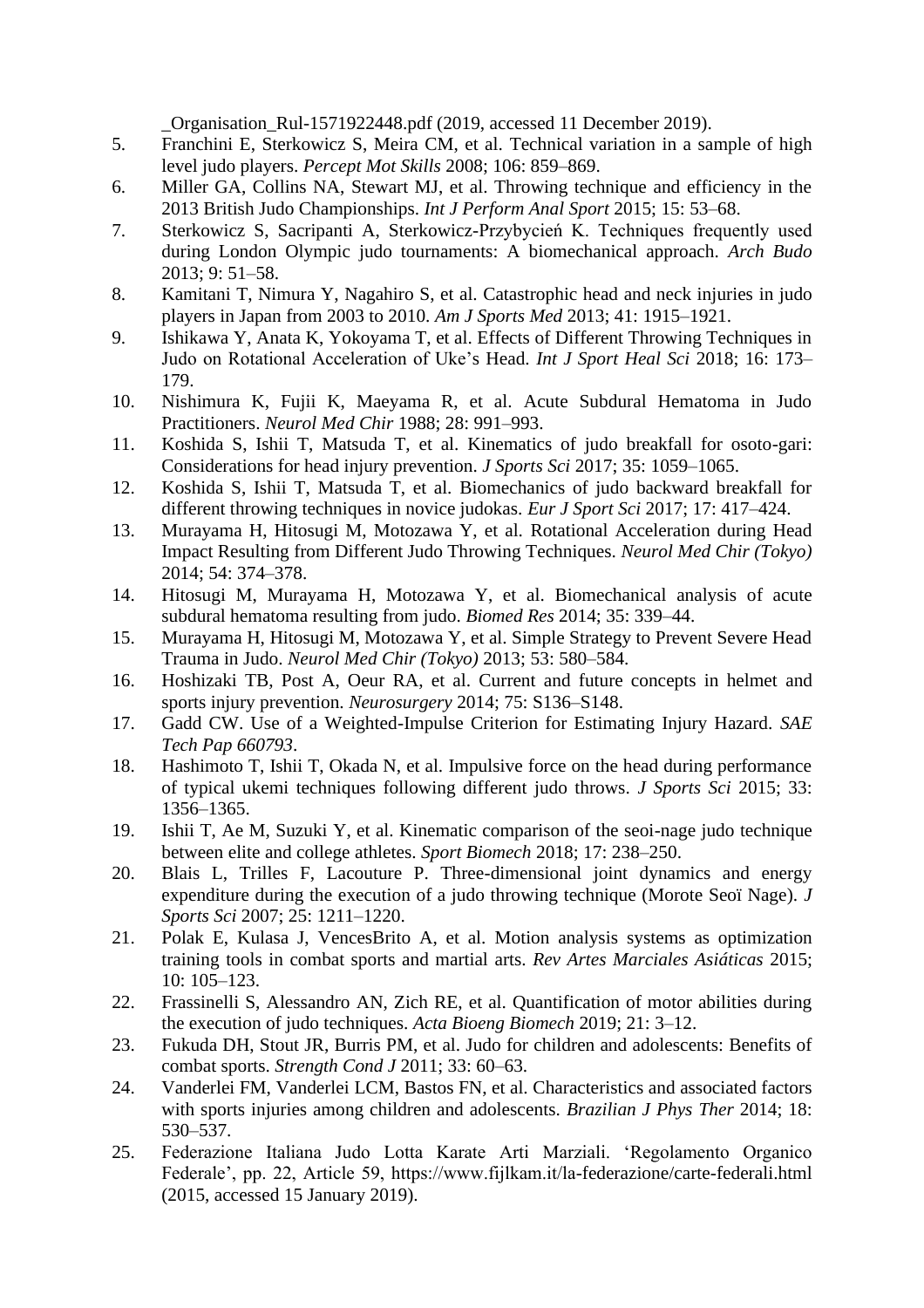- 26. Clark JE, Metcalfe JS. *The mountain of motor development: A metaphor*. 2002.
- 27. World Medical Association declaration of Helsinki: Ethical principles for medical research involving human subjects. *JAMA - Journal of the American Medical Association* 2013; 2191–2194.
- 28. Tiernan S, Byrne G, O'Sullivan DM. Evaluation of skin-mounted sensor for head impact measurement. *Proc Inst Mech Eng Part H J Eng Med* 2019; 233: 735–744.
- 29. Yoon TL, Kim HN, Min JH. Validity and Reliability of an Inertial Measurement Unit– based 3-Dimensional Angular Measurement of Cervical Range of Motion. *J Manipulative Physiol Ther* 2019; 42: 75–81.
- 30. Theobald PS, Jones MD, Williams JM. Do inertial sensors represent a viable method to reliably measure cervical spine range of motion? *Man Ther* 2012; 17: 92–96.
- 31. Roger Meier. CoolTerm, http://freeware.the-meiers.org (accessed 15 October 2018).
- 32. Minamitani N, Fukushima M, Yamamoto H, et al. Biomechanical properties of judo throwing technique, uchimata, especially for newly developed flamingo technique. In: Kreighbaum E, McNeill A (eds) *6th International Symposium on Biomechanics in Sports*. Bozeman, Montana, 1988, pp. 245–251.
- 33. Bussone WR, Moore TLA, Richards D, et al. Measurements of Non-Injurious Head Accelerations of a Pediatric Population. *SAE Int J Passeng Cars - Mech Syst* 2009; 2: 565–586.
- 34. King D, Hume P, Gissane C, et al. The Influence of Head Impact Threshold for Reporting Data in Contact and Collision Sports: Systematic Review and Original Data Analysis. *Sport Med* 2016; 46: 151–169.
- 35. Post A, Blaine Hoshizaki T, Gilchrist MD, et al. Peak linear and rotational acceleration magnitude and duration effects on maximum principal strain in the corpus callosum for sport impacts. *J Biomech* 2017; 61: 183–192.
- 36. Eager D, Chapman C, White E. Reducing playground injuries by increasing HIC sampling rate from 8 kHz to 20 kHz. In: *12th ICBEN Congress on Noise as a Public Health Problem*. 2017.
- 37. Breedlove KM, Breedlove EL, Bowman TG, et al. Impact attenuation capabilities of football and lacrosse helmets. *J Biomech* 2016; 49: 2838–2844.
- 38. Tomczak M, Tomczak E. The need to report effect size estimates revisited. An overview of some recommended measures of effect size. *Trends Sport Sci* 2014; 1: 19–25.
- 39. Sacripanti A. Safety on Judo Children: Methodology and Results. *MOJ Sport Med*; 1.
- 40. Murayama H, Hitosugi M, Motozawa Y, et al. Biomechanical Analysis of the Head Movements of a Person Thrown by the Judo Technique 'Seoi-nage'. *Neurol Med Chir (Tokyo)*. Epub ahead of print 2019. DOI: 10.2176/nmc.oa.2019-0206.
- 41. Hoshizaki TB, Post A, Kendall M, et al. The development of a threshold curve for the understanding of concussion in sport. *Trauma* 2016; 19: 196–206.
- 42. Van Lierde C. *Biomechanics of head injury - damage criteria for skull and brain lesion*. PhD dissertation, K.U. Leuven, 2005.
- 43. Cory CZ, Jones MD, James DS, et al. The potential and limitations of utilising head impact injury models to assess the likelihood of significant head injury in infants after a fall. *Forensic Sci Int* 2001; 123: 89–106.
- 44. Koshida S, Ishii T, Matsuda T, et al. Biomechanics of the judo backward breakfall: Comparison between experienced and novice judokas. *Arch Budo* 2014; 10: 187–194.
- 45. Leversen JSR, Haga M, Sigmundsson H. From children to adults: Motor performance across the life-span. *PLoS One* 2012; 7: e38830.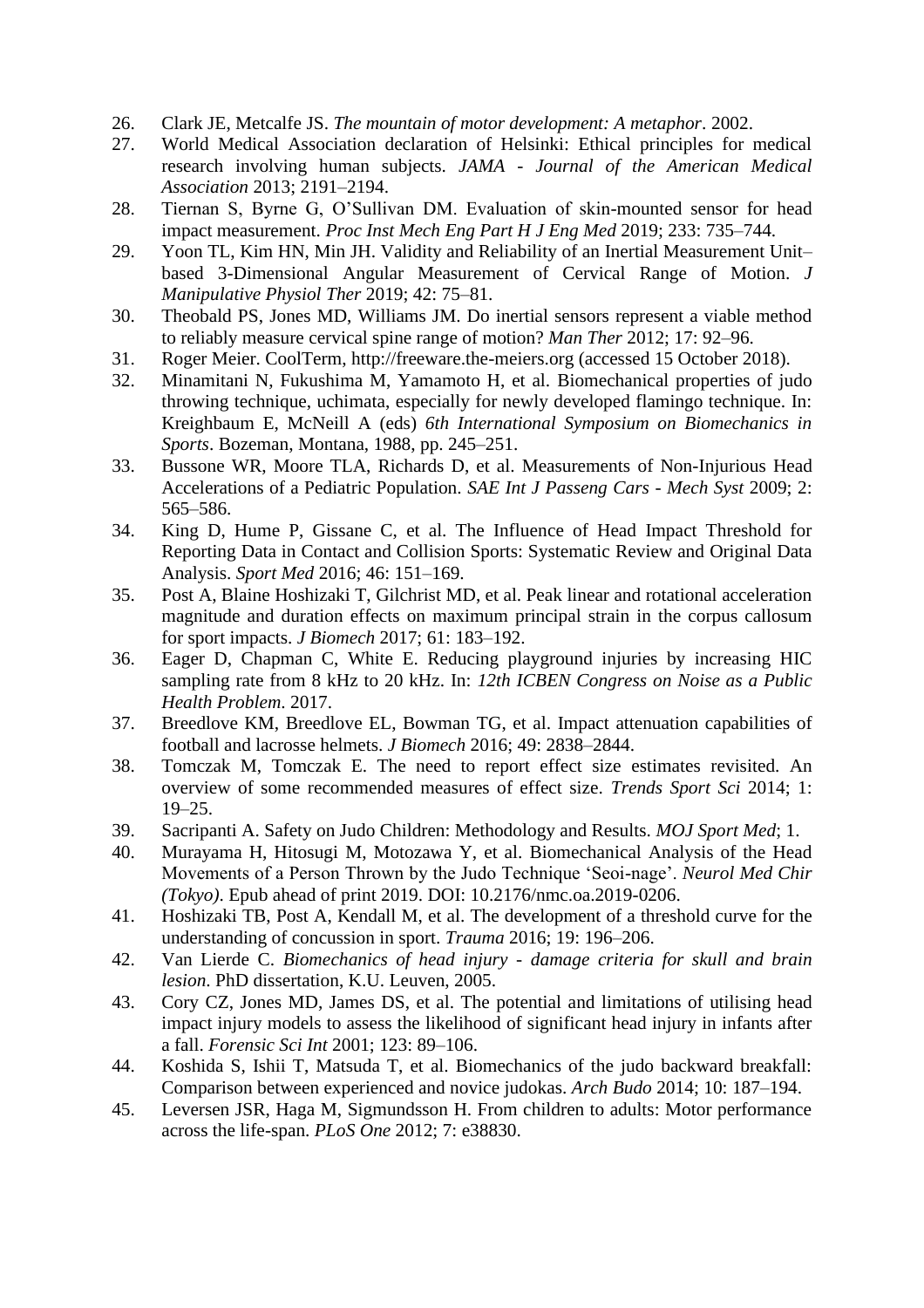|                    | $E-C$<br>$NE-C$                             |                 | $NE-A$                                                           | $E-A$           |  |
|--------------------|---------------------------------------------|-----------------|------------------------------------------------------------------|-----------------|--|
| Height $(m)$       | $1.26 \pm 0.01$                             | $1.37 \pm 0.08$ | $1.63 \pm 0.11$                                                  | $1.73 \pm 0.05$ |  |
| Weight (kg)        | $25.9 \pm 8.4$                              | $32.1 \pm 9.6$  | $56.4 \pm 13.1$                                                  | $66.1 \pm 6.0$  |  |
| Age (years)        | $7 \pm 2$                                   | $8 \pm 1$       | $16 \pm 7$                                                       | $21 \pm 5$      |  |
| Experience (years) | $1.5 \pm 0.5$                               | $3.4 \pm 0.7$   | $6.7 \pm 2.4$                                                    | $14.1 \pm 5.4$  |  |
| Training frequency | 3 times a week (1 hours each)               |                 | 3 times a week (2 hours each)                                    |                 |  |
| Training typology  | technical training and combat<br>simulation |                 | technical training, combat<br>simulation, muscle<br>conditioning |                 |  |

Table 1. Participants information reported as mean  $\pm$  standard deviation for each group.

Note: NE-C: non-expert children, E-C: expert children, NE-A: non-expert adolescents, E-A: expert adolescents.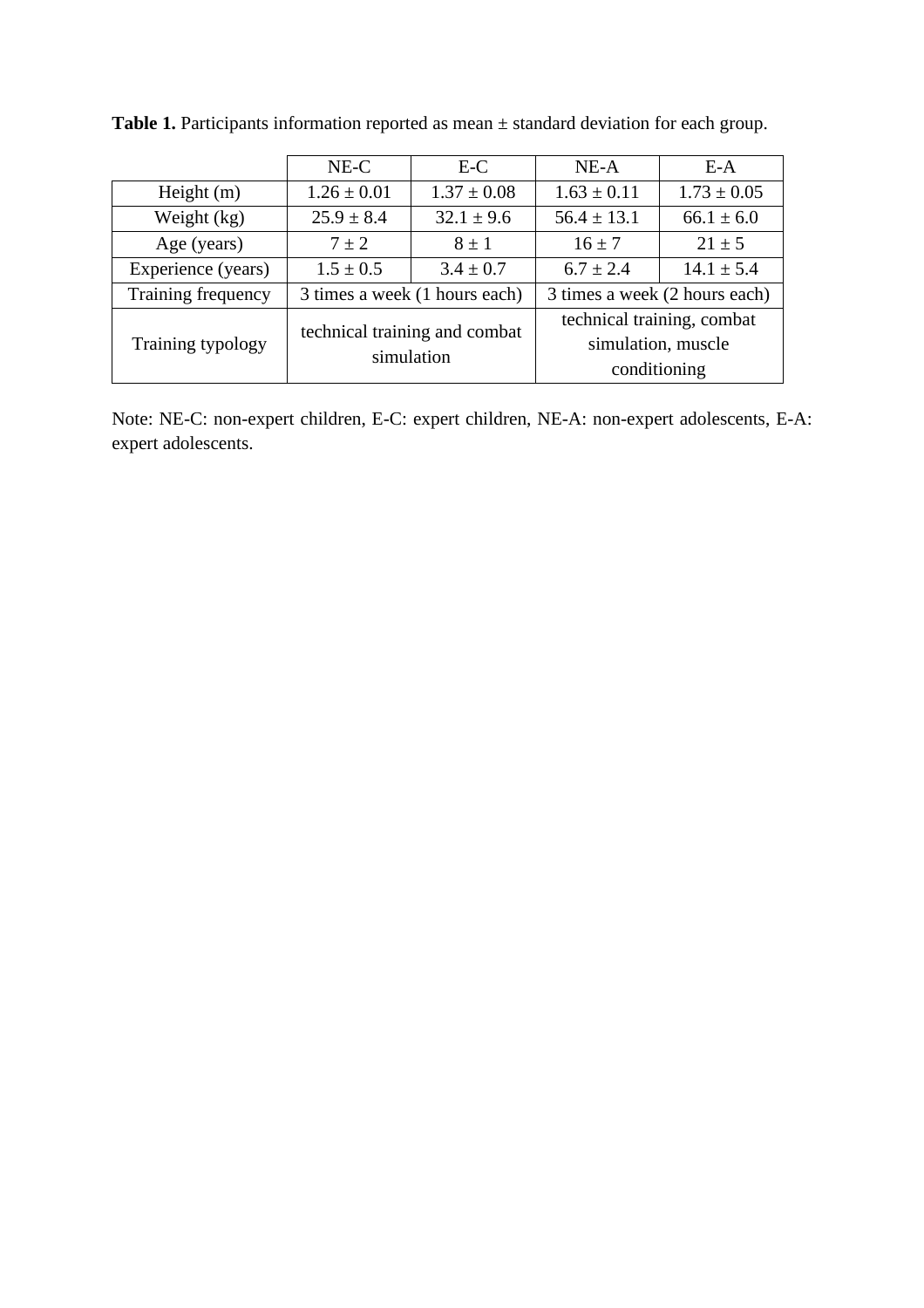Table 2. Coefficient of variation results to assess intrasubject variability for head biomechanics parameters for children (C) and adolescents (A) groups in the four techniques (*o-soto-gari*, *o-uchi-gari*, *ippon-seoi-nage*, *tai-otoshi*).

| $\cdot$                            |               | O-soto-gari | ີ<br>O-uchi-gari |     | Ippon-seoi-nage |                | Tai-otoshi    |     |
|------------------------------------|---------------|-------------|------------------|-----|-----------------|----------------|---------------|-----|
| Head<br>biomechanics<br>parameters | $\mathcal{C}$ | A           | $\mathcal{C}$    | A   | $\mathsf{C}$    | $\overline{A}$ | $\mathcal{C}$ | A   |
| $a_p$                              | 41%           | 41%         | 37%              | 38% | 36%             | 31%            | 39%           | 34% |
| $\dot{\omega}_p$                   | 61%           | 42%         | 54%              | 34% | 53%             | 39%            | 59%           | 45% |
| $\theta_e$                         | 73%           | 61%         | 89%              | 59% | 98%             | 56%            | 80%           | 35% |
| $\theta_f$                         | 83%           | 62%         | 92%              | 42% | 69%             | 66%            | 66%           | 45% |
| $\theta_p$                         | 27%           | 155%        | 39%              | 27% | 273%            | 18%            | 41%           | 10% |

Notes: head biomechanics parameters are peak of the head linear acceleration magnitude (ap), peak of the head angular acceleration magnitude ( $\dot{\omega}_p$ ), maximum neck extension angle (θ<sub>e</sub>), maximum neck flexion angle (θ<sub>f</sub>), neck angle in correspondence of  $a_p$  (θ<sub>p</sub>).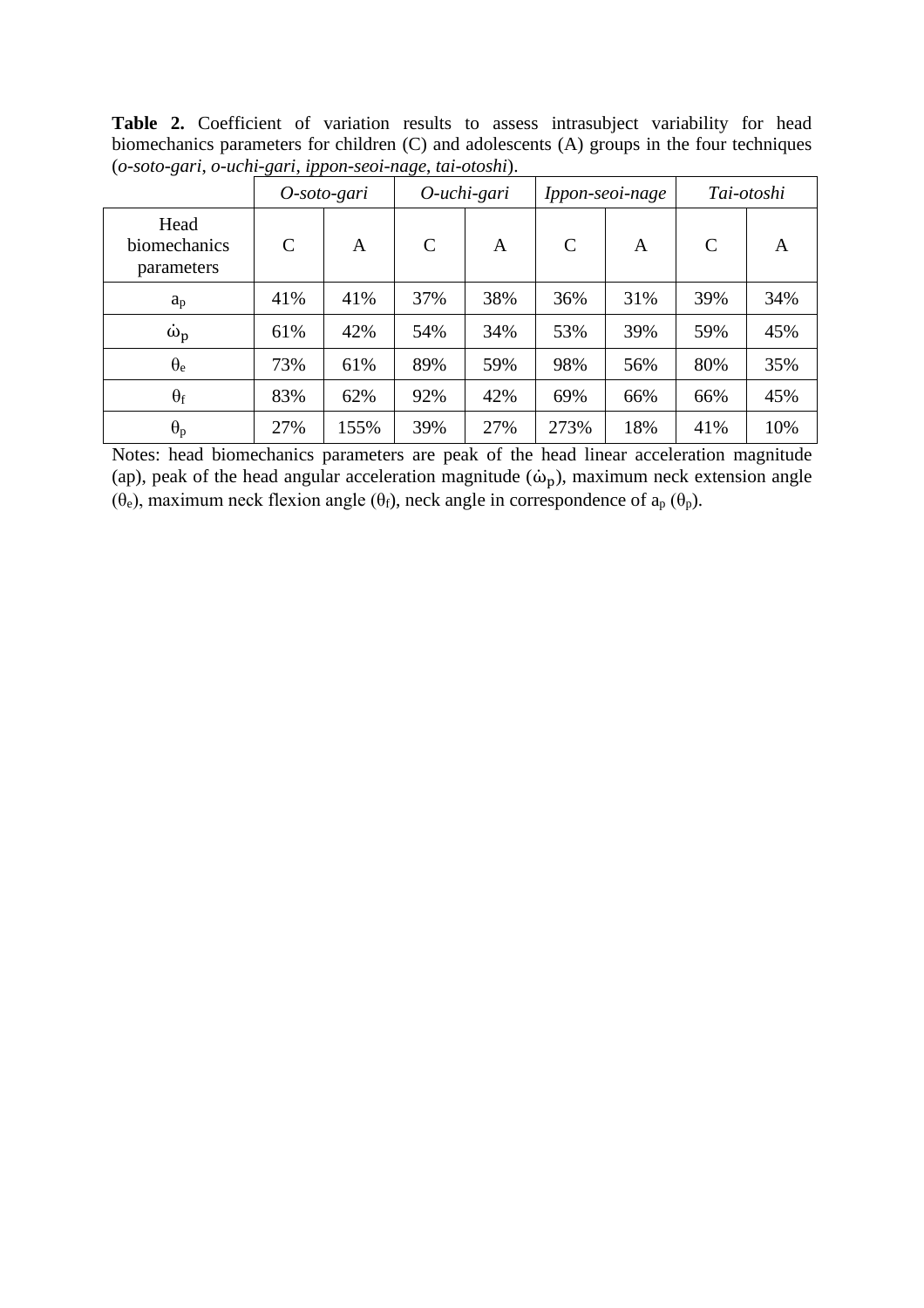**Table 3.** Percentage of association between techniques and judoka who exceeded the linear acceleration  $(a_p)$  threshold. For children  $(C)$  and adolescents  $(A)$  groups the number of athletes who exceeded and did not exceed the  $a_p$  threshold is reported for the four techniques as number, percentage between the four techniques, and percentage within the test. The Likelihood Ratio Chi-square ( $p = p$  value,  $V = C$ ramer's V effect size) is reported in the last column.

|              |                 |                         | Techniques |                |                |                |                  |  |
|--------------|-----------------|-------------------------|------------|----------------|----------------|----------------|------------------|--|
|              |                 |                         | T1         | T <sub>2</sub> | T <sub>3</sub> | T <sub>4</sub> | Chi-square       |  |
| $\mathsf{C}$ | $a_p \geq 10$ g | Number                  | 7          | 4              | $\overline{4}$ | 6              |                  |  |
|              |                 | % between<br>techniques | 33.3%      | 19.0%          | 19.0%          | 28.7%          |                  |  |
|              |                 | % within test           | 35.0%      | 20.0%          | 20.0%          | 30.0%          | 1.7 $(p=0.62,$   |  |
|              | $a_p < 10 g$    | Number                  | 13         | 16             | 16             | 14             | $V=0.15$         |  |
|              |                 | % between<br>techniques | 22.0%      | 27.1%          | 27.1%          | 23.8%          |                  |  |
|              |                 | % within test           | 65.0%      | 80.0%          | 80.0%          | 70.0%          |                  |  |
| $\mathbf{A}$ |                 | Number                  | 18         | 16             | 10             | 18             |                  |  |
|              | $a_p \ge 10$ g  | % between<br>techniques | 29.0%      | 25.8%          | 16.1%          | 29.0%          |                  |  |
|              |                 | % within test           | 90.0%      | 80.0%          | 50.0%          | 90.0%          | 11.5 $(p=0.009,$ |  |
|              | $a_p < 10 g$    | Number                  | 2          | 4              | 10             | 2              | $V=0.39$         |  |
|              |                 | % between<br>techniques | 11.1%      | 22.2%          | 55.6%          | 11.1%          |                  |  |
|              |                 | % within test           | 10.0%      | 20.0%          | 50.0%          | 10.0%          |                  |  |

Note: T1 = *o-soto-gari*, T2 = *o-uchi-gari*, T3 = *ippon-seoi-nage*, T4 = *tai-otoshi*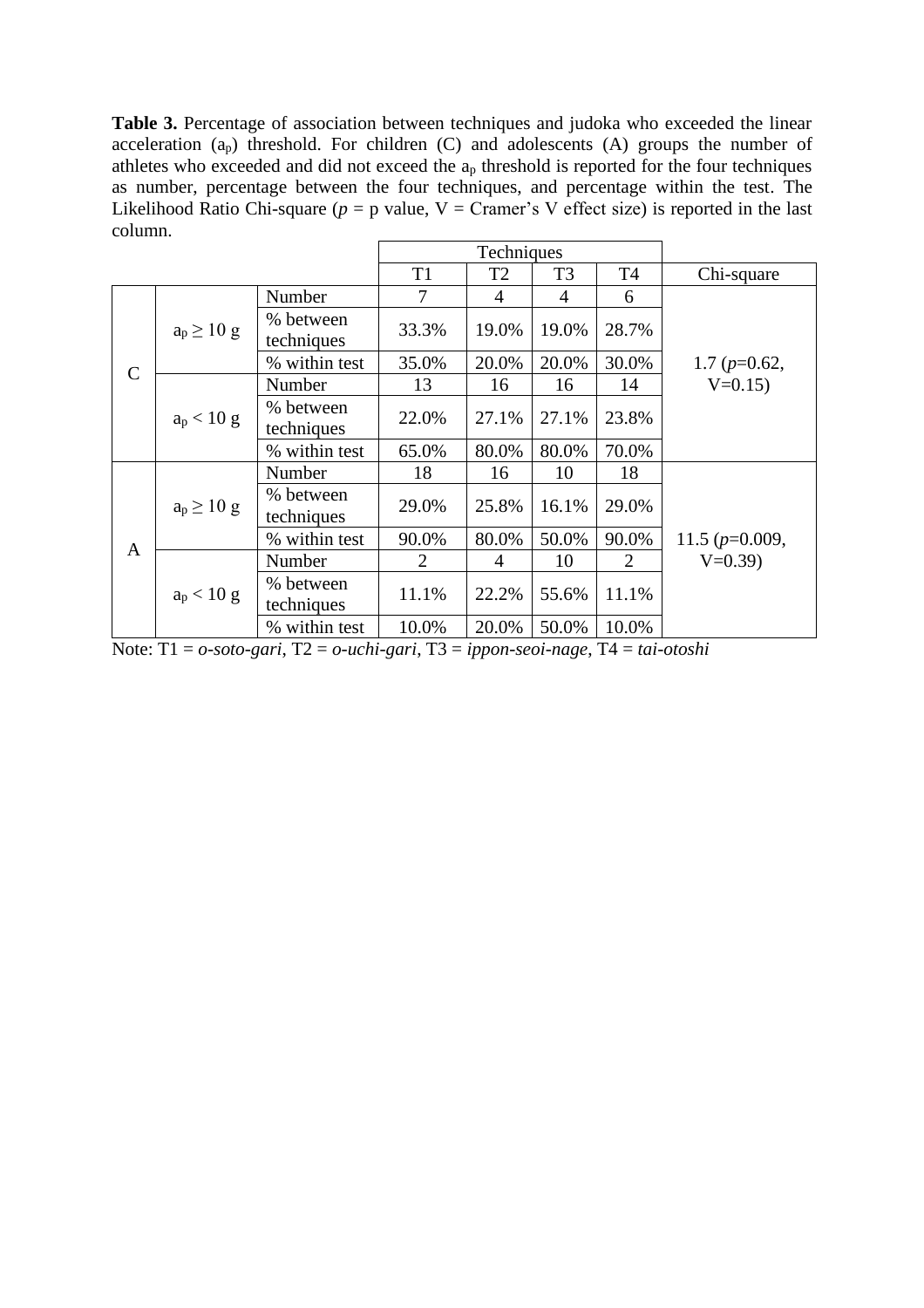**Figure 1.** Sequence of movements in four throwing techniques: (A) *o-soto-gari*, (B) *o-uchigari*, (C) *ippon-seoi-nage*, (D) *tai-otoshi*. In dark *judogi* the thrower (*tori*) and in white *judogi* the faller (*uke*).

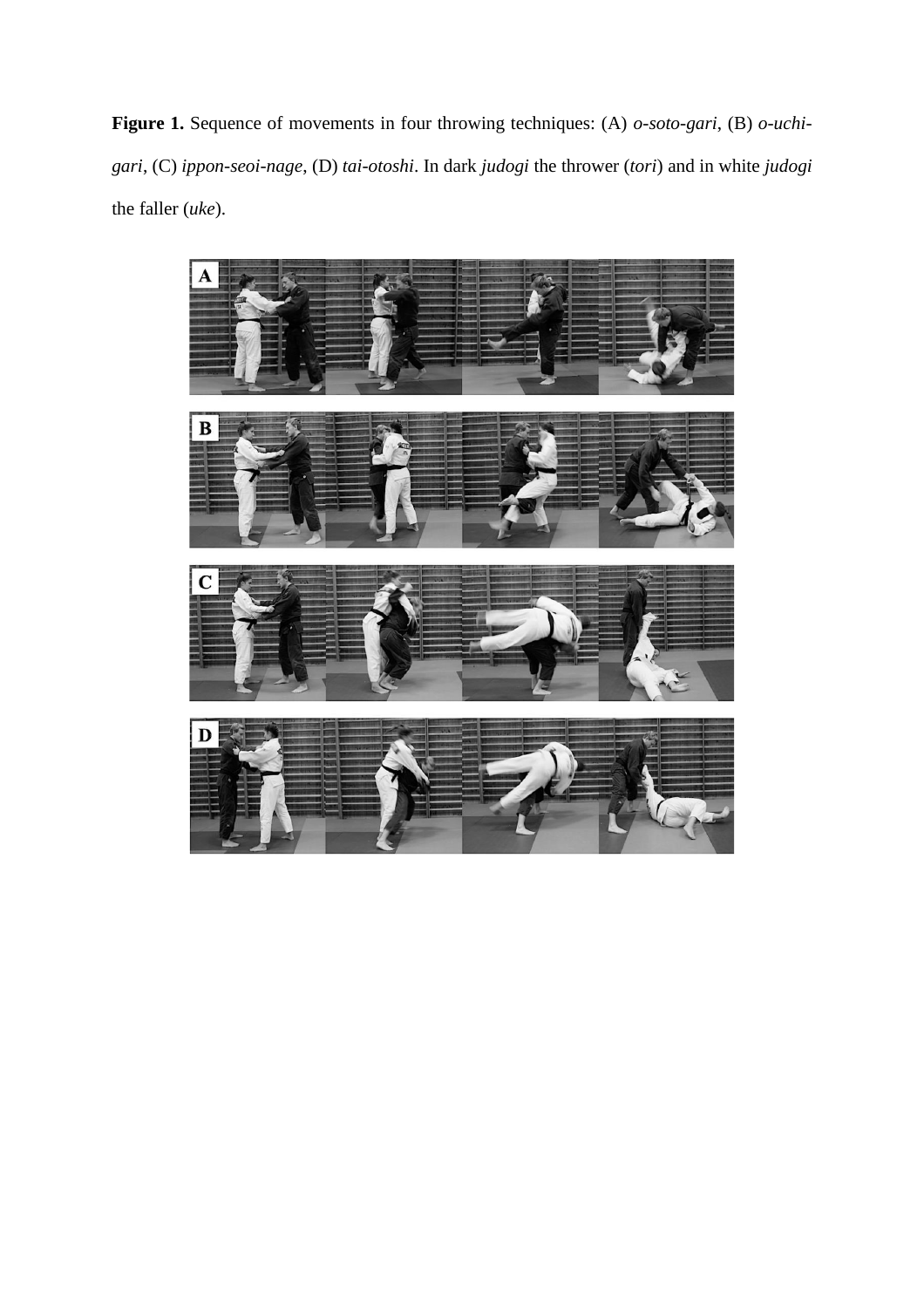**Figure 2.** Inertial sensors positioning on *uke's* body: one sensor on the forehead centre and one on the sternum.

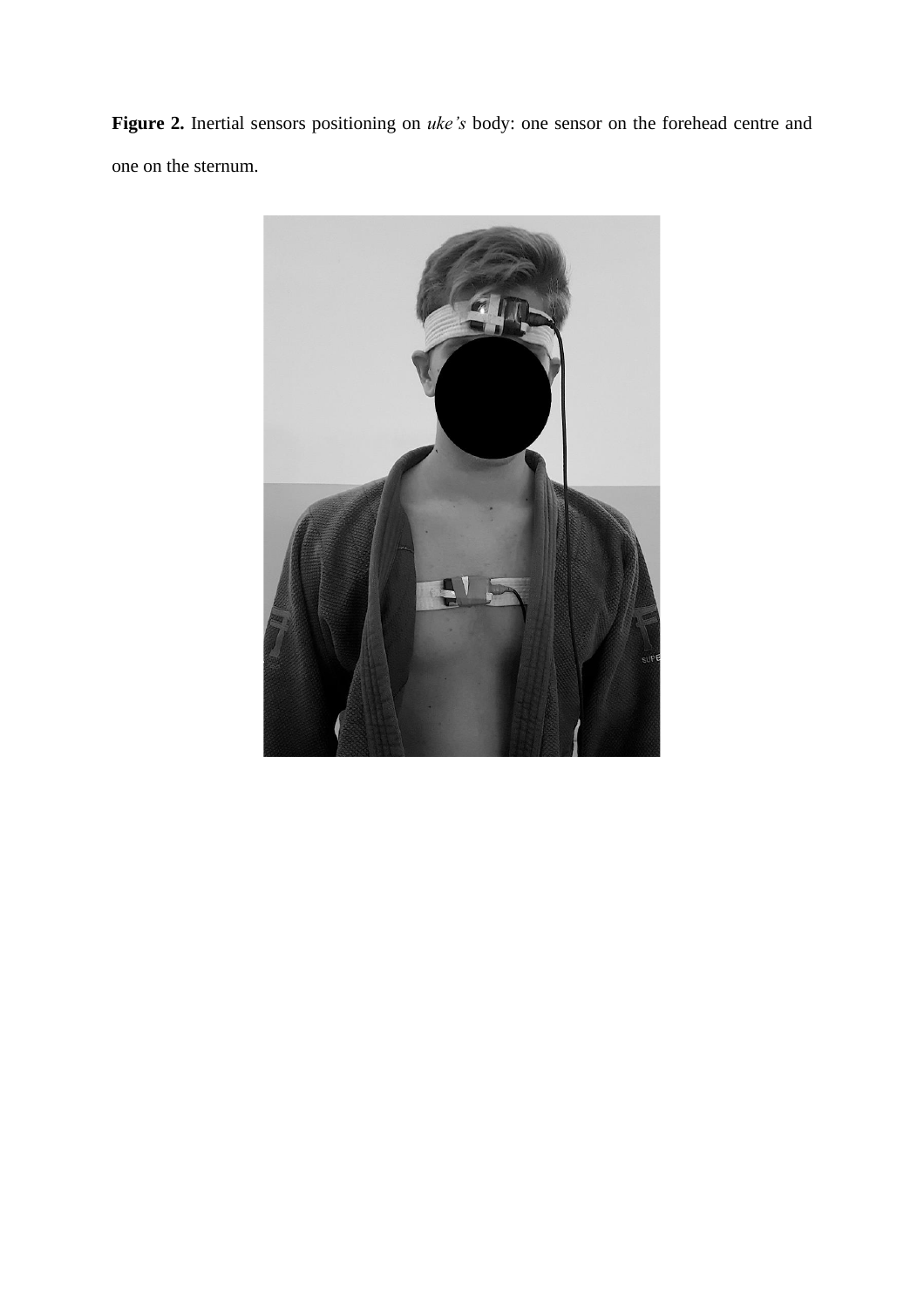**Figure 3.** Mean and standard deviation of calculated variables for the four tested techniques (T1 = *o-soto-gari*, T2 = *o-uchi-gari*, T3 = *ippon-seoi-nage*, T4 = *tai-otoshi*) in children and adolescents. ∗ *p*<0.05, ∗∗ *p*<0.01, ∗∗∗ *p*<0.001.